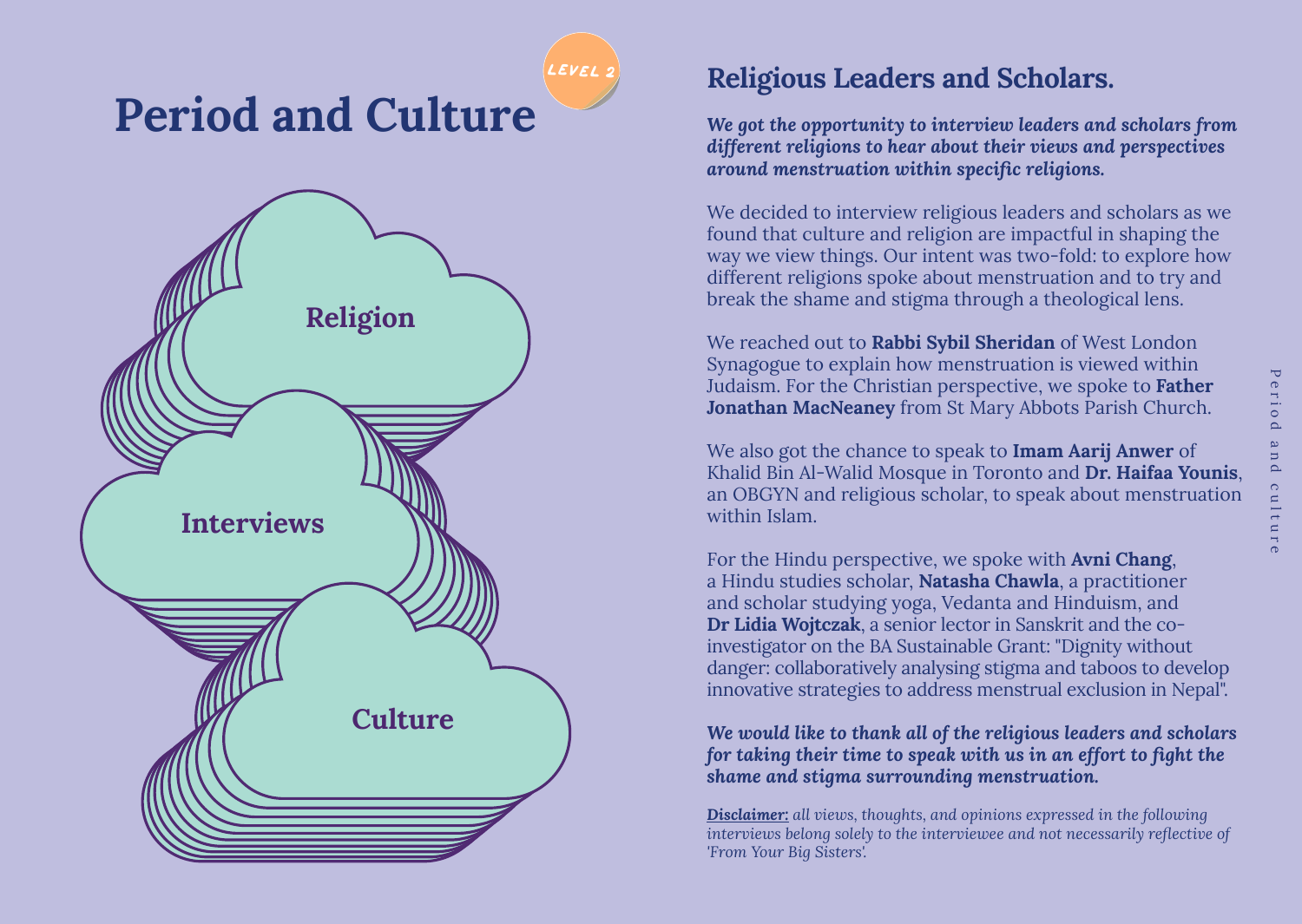



*We sat down with Rabbi Sybil of West London Synagogue to know how menstruation is written within Judaism.* 

# *Key terms:* Niddah

Period and culture

<sub>n</sub>d

eriod

culture

*A family purity law governing the separation of husband and wife during a woman's menstruation. Physical contact between spouses is avoided and they sleep in separate beds while a woman is in Niddah. Some orthodox couples also avoid passing objects directly to each other, seeing each other undress, or engaging in flirtatious conversation.* 

# *Are there any interpretations of menstruation within the Torah and how is it represented?*

It's just very matter of fact. The Torah doesn't seem positive or negative. It's just neutral.

# *Are there any religious activities that menstruating women are forbidden from doing?*

All religious activities remain the same. You pray as normal. Your relationship with God does not change. It is beyond what is happening physically.

 $F \leftarrow 6000 P0INT! - B$ .

**Interview with Rabbi Sybil**  $\left\{\mathbb{R}^{\bullet}\right\}$ cannot touch the Torah scroll, the holiest object. Absolute rubbish! The Torah is not defiled by a woman's touch. In fact, the same word used for a woman who is menstruating, is used to define holy objects. The word is *tamei*. Ritual objects are not unclean - they are special, separate, different from ordinary objects. So is a woman during her period.

# *Regarding words like "separation", "purification" and "unclean", why do you think these words are used to describe menstruation?*

These are all descriptions that were made by men, so I think it's got their values imposed on it. There's a lot of different things that go into it - its very hard to know exactly, but I'm going to throw out a few random ideas.

I think the idea of keeping separate [during your period] plus seven days means that, on an average menstrual cycle, you come back to your husband at the height of your fertility. So maybe the system was designed to ensure that women have as many children, as easily as possible. Another one: when you are menstruating and you feel lousy, sometimes you just want to be on your own and not be hugged or cuddled. It doesn't go for everyone, but many have a feeling of "just let me be."

In Ethopian Jewish communities, they had a separate house in the village for the women to live in during their period. They cooked and chatted together and didn't have to do any work for the family, because there were other people taking care of things.

All these rituals and rules about going to the Mikvah and bathing were not just for women. These rules were for men too. If there was any semen produced, they would also have to separate and go to the Mikvah before they could be with their wives. If you touched the corpse of something, you would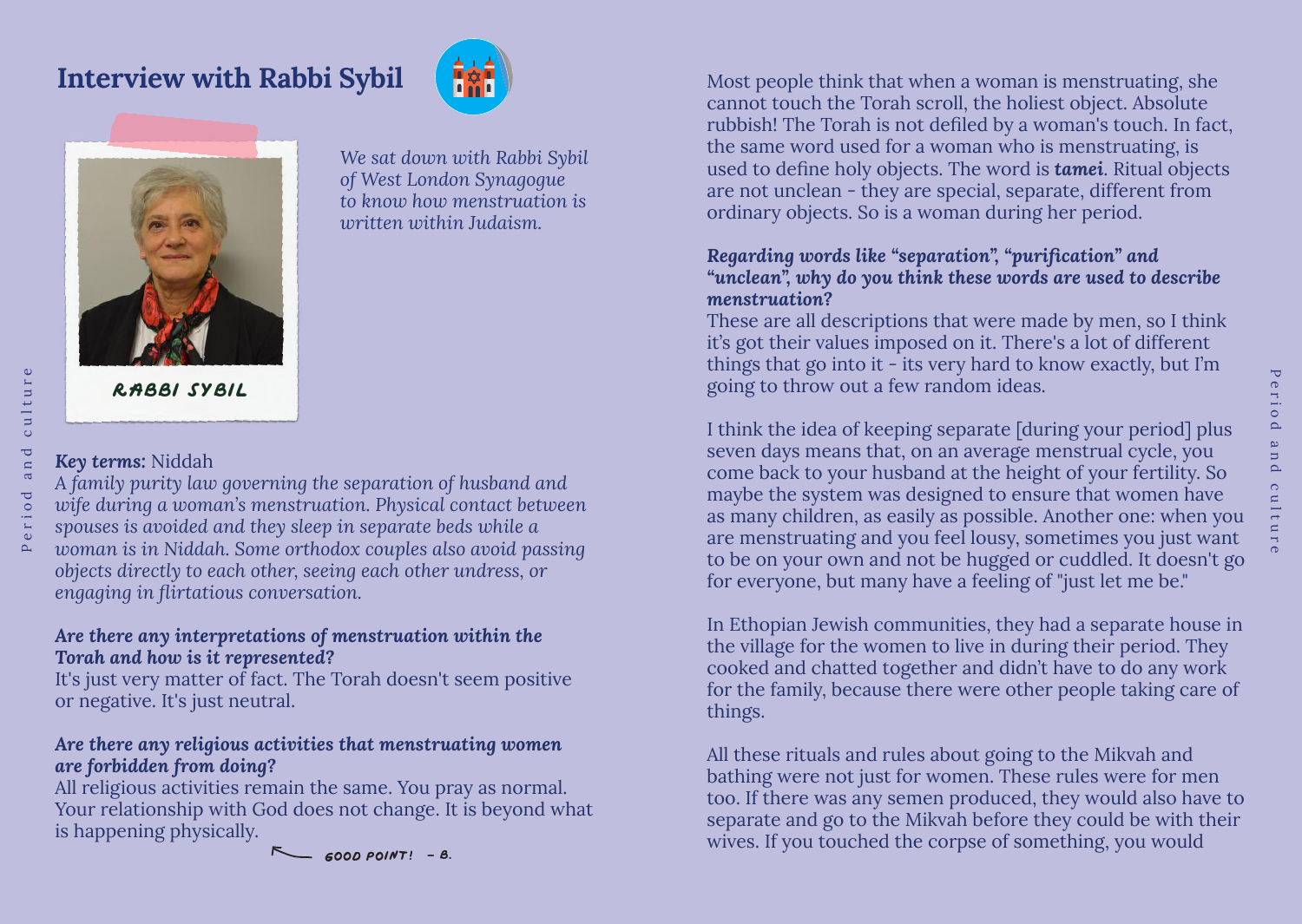have to ritually immerse. But because for women it occurred so frequently and regularly the rituals surrounding separation and bathing have been understood or interpreted to be mainly for them.

My feeling is that the men probably said "We don't need to" and the women said "But we want to", because what it does is give them control over their own sexuality. They're the ones who decide when they sleep with husbands. It's not the husbands who decide when they sleep with their wives. So it gave women control, which they didn't have in many other ways of their life because of the way society developed. The women carried on, separated from the husband for the five plus seven days and going to the Mikvah.

# *What would you say to women who feel impure physically or spiritually during this period?*

I would say that this is a very spiritual time actually and a very special time in that this is something unique to women. It is the gift of life and in a sense it's death, because it's evidence of a non-birth, but it confirms the power that you can give life.

*We would like to thank Rabbi Sybil for taking the time to speak with us and providing the Jewish perspective within this important discussion.*

# **Interview with Imam Aarij**





*We sat down with Imam Aarij Anwer of Khalid Bin Al-Walid Mosque, Toronto, to discuss how menstruation is written within Islam.*

Period and culture

ultur

آها  $\circ$ 

 $\Box$ 

e r  $\circ$  $\Delta$  $\mathbf{\underline{\omega}}$ 

**Imam Aarij**

#### *How is menstruation viewed within Islam?*

Menstruation falls under ritual purification which is a big part of Islamic studies. It's discussed strictly in the context of what a person in a situation should or shouldn't do.

#### *What activities are women exempt from during menstruation?*

The Prophet, peace be upon him, says menstruation is something God has created for the daughters of Adam. It is part of being a female, not something that should be shamed. It is mentioned in the Quran as *adha*, which means a painful thing. So the acknowledgement is there from both the Quran and from the Prophet that this is a natural process and simply how things are for all women.

Certain responsibilities are removed from a woman; she is not to pray when menstruating. This does not refer to a prayer for help or a prayer to God which is always permissible. Prayer here means ritual prayer that starts at a certain time, ends at a certain time, has specific movements, you face the direction of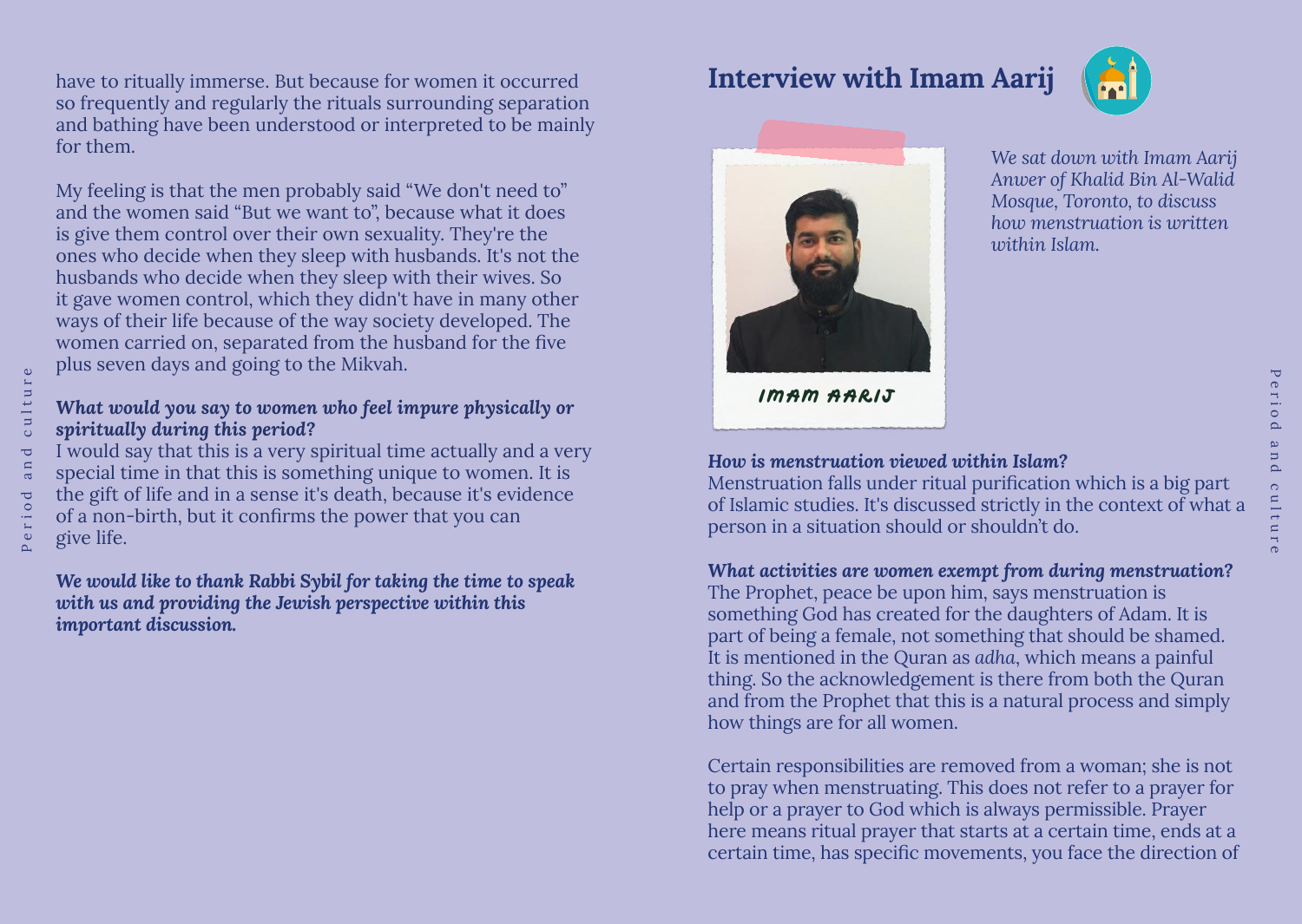# *What activities are women exempt from during menstruation?*

The Prophet, peace be upon him, says menstruation is something God has created for the daughters of Adam. God has made a male gender and female gender. This (menstruation) is part of being a female, not something that should be shamed.

It is also mentioned in the Quran as adha, which means a painful thing. For the large majority of women, it would be something that is difficult and painful, either physically or emotionally. So the acknowledgement is there from both the Quran and from the Prophet that this is a natural process and simply how things are for all women.

Certain responsibilities are removed from a woman; she is not to pray when menstruating. This does not refer to a prayer for help or a prayer to God which is always permissible. Prayer here means ritual prayer that starts at a certain time, ends at a certain time, has specific movements, you face the direction of Mecca. That ritual prayer, a women is exempt from. During her period, she is exempt from fasting in the month of Ramadan and is exempt from pilgrimage. These are the three main acts of worship in Islam.

#### *Why do you think women are exempt from these activities apart?*

The idea is that it's not a stigma for a woman to be in that situation. It is simply a natural but painful process. It's called the acts of worship. If a man or a woman are not in a state of ritual purity, they are not allowed to pray until they attain ritual purity. If I have used the restroom, I have lost my state of ritual purity. To regain ritual purity, I have to make Wudu (ablution). You wash your face, you wash your hands, up to your arms, etc.

Now, what does ritual purity mean? I keep adding the qualifier ritual because it doesn't imply that a person is impure if they're not in that state. It's just a description of having to be in that

state to pray. It's a strictly religious requirement. The Prophet has said that people of faith are always pure, irrespective of what situation they find themselves to be in. This is strictly a matter of "are you able to perform an act of worship or not?" The same applies to men. You're not allowed to do certain acts of worship until you meet the prerequisites. A woman being on her period puts her in a situation where she's not in ritual purity until she finishes her period. And that's not an indictment of who she is. That's not an indictment of the gender, because this is a natural thing that God has written for the daughters of Adam. Like the Prophet said, it's part of all women and neither is it a slight that this is somehow lesser in any way. If you're not able to fulfill the prerequisite, you don't perform that action.

# *You keep referring to the daughters of Adam. Do stories refer to Eve as well?*

Of course, Eve was considered to be the mother of all the kids of Adam. This is just an expression in Arabic. Like your surname comes from your father. So it's as if the Prophet is referring to all of humanity as one large family and their last name is Adam.

#### *Why do you think it is taboo to speak about menstruation when it is a very natural thing and almost half the world's population experiences it at some point in their life?*

I teach at a school and I noticed that when I tell them we'll be studying about menstruation, there's a lot of resistance from the girls saying *"No, we don't want to talk about this in front of the boys."* I counter that with: you have fathers, brothers, male cousins, so you should know what happens to boys. Likewise, do the boys have mothers, sisters, cousins? Yes, so they should know what is happening to you. This is just how things are.

**thAT'S A GOOD WAY OF THINKING ABOUT IT... - s**

 $\overline{\mathbf{C}}$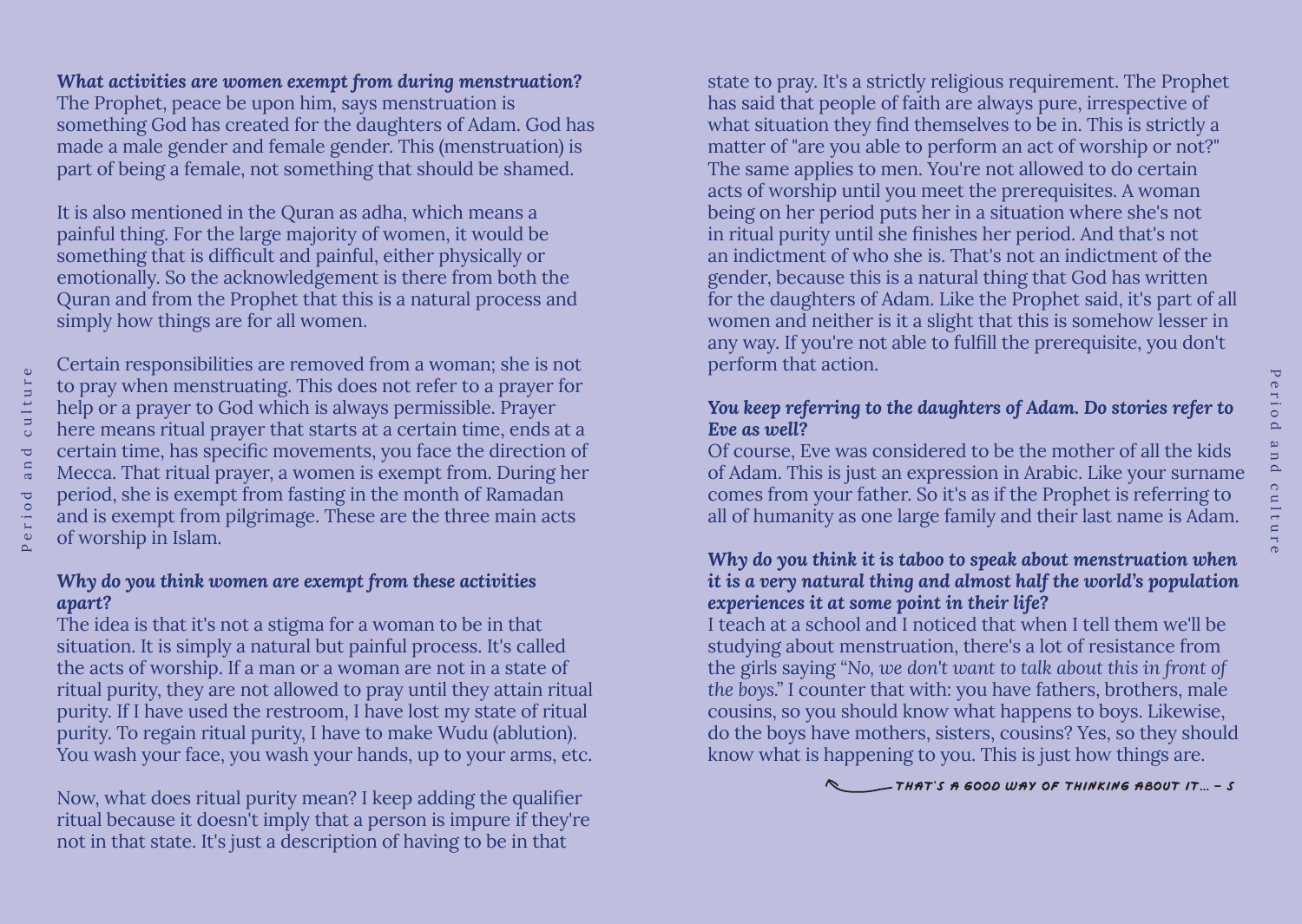But there are sensitivities that people have developed over time culturally, that's probably why it's a taboo. Not because the scripture or the Prophet or the early codifiers of Islamic law made it a taboo. In fact, they spoke about it very openly, very respectfully, and in a very unambiguous way. It became a taboo when perhaps people didn't feel that they had the expertise to speak about it or chose not to speak about it. That's my assumption.

*So what would you say to those who shame their daughters or women about their periods in the name of culture or religion?*

That's an unacceptable practice. If a culture is shaming women for something that the Prophet has said is a natural thing, something that the Quran says is a natural thing and it's a painful process - meaning that empathy is required here, not shaming - that is unacceptable. A woman on her period is no less or no more than someone who is not on her period. The only difference is there are certain things ritually that she's not doing whereas other things she would do. But as a human being, a person is exactly the same. Their value and their excellence is irrelevant with regards to their natural cycle of menstruation.

#### *Are there any positive interpretations or representations of menstruation within the Quran?*

There is an example of the wife of the Prophet, Aisha, who is titled *"the mother of believers"*. There are very beautiful descriptions of how the Prophet is lying on her lap while she's on her period and the Prophet is reciting the Quran. She explained to her students that *"the Prophet and I would be very close and loving in our relationship, but the only thing that would not be allowed is the act of intimacy itself"*. The Prophet would be just as loving and romantic with her, when she is on her period because a woman is menstruating, doesn't mean that she is any lesser.

Her example is the best example because she is married to the Prophet. She experiences these things on a monthly basis, and she's the one who explained to us how he acted when she was on her period. That tells you that that's the de facto understanding of Islam. If someone brings an interpretation that contradicts that, we say, "Well, that's your opinion. It actually contradicts the way the Prophet acted with his wife." You can find interpretations of menstruation in the Jewish tradition and in the Muslim tradition that would blame the women or somehow degrade the women. Those interpretations that are negative are largely biased and largely people's own opinions. Whereas if you look at scripture and its understanding from the Prophet, it's very clear that this is a natural process.

#### *Are there any other positive stories within Islam about menstruation?*

There are quite a few stories where Aisha and the Prophet would often eat from the same plate and drink from the same cup. Maybe today we might find that to be a little gross, but back in the day, that was how you would express your feelings for the other person. So the two would do all that together, irrespective of whether she was on her period.

There would be women who would come and ask her questions on how they should interact with their husbands. Aisha is the one who's liberating their minds by saying, "No, this is how me and the Prophet were." Everything else we did like we would do in other times except actual intercourse. She would share her personal life with the women around her to explain to them this is what Islam is teaching. So I think that's a really empowering narrative that Aisha is the one who pushes the envelope in medieval Arabia about what menstruating women can and can't do.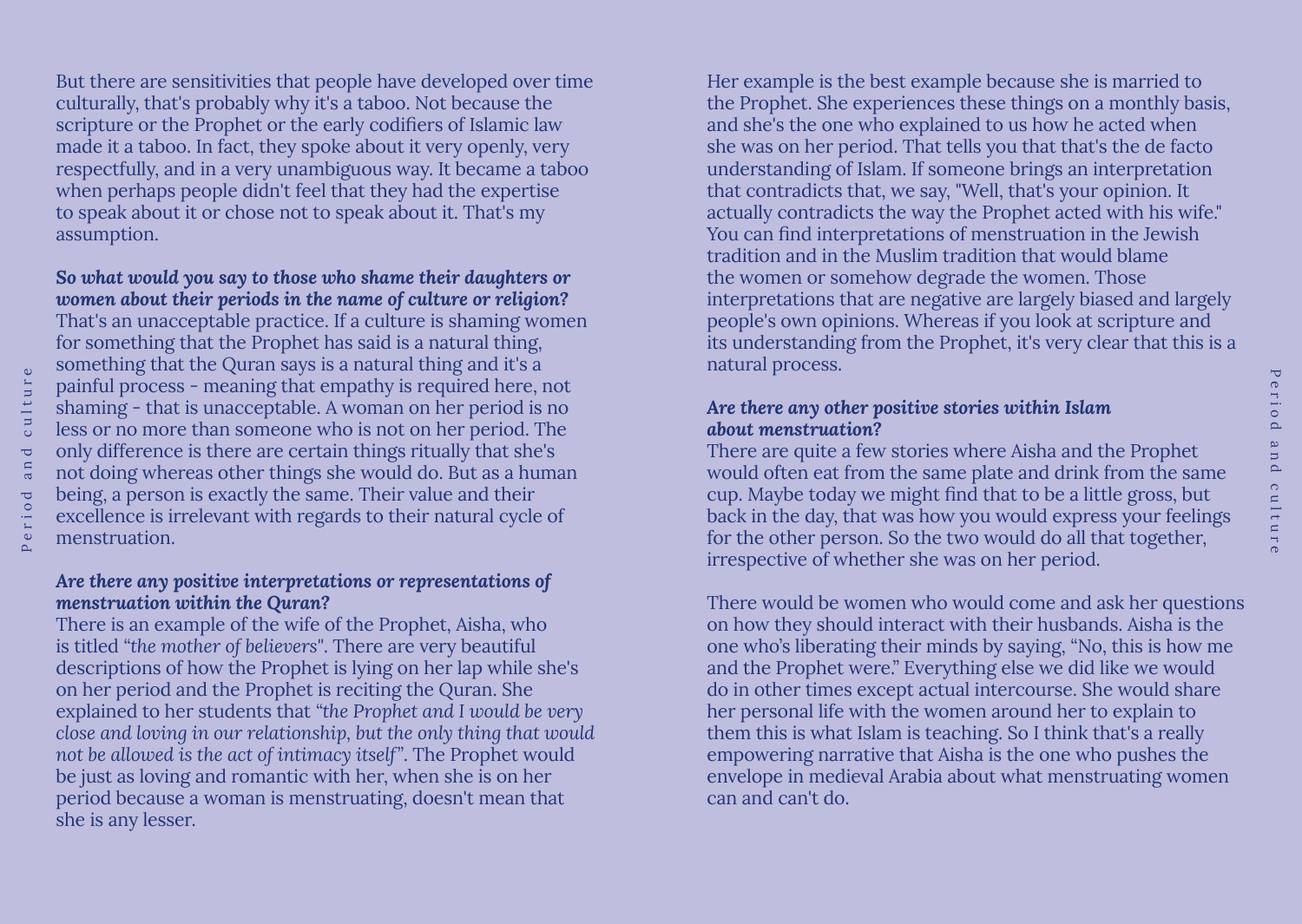# *What would you say to women who feel impure spiritually during their period?*

In Islam, if somebody does something mandated by God, then that person is rewarded for that. If they refrain from something prohibited by God, then they're rewarded for that. The fact that you're stopping your ritual acts of worship, in accordance with the commands of God and his Prophet. That is a spiritually uplifting thing you should expect to be rewarded for.

### *What would you say to women who experience menstrual leakage in a religious setting and feel ashamed about it?*

There's an interesting story where there was once a young girl who was traveling with the Prophet and his family. She sat on a camel and had her first period and stained the saddle. She was quite ashamed by that. But when the Prophet heard about it, he said: *"There's nothing to be ashamed of"* and he instructed to wash away the stains and just reuse the same saddle. Don't try to replace it.

If something happens like that, the task is really clear. You just clean it the way any other impurity would be cleaned. It's not that that thing becomes permanently damaged in any way.

#### *Within Islam is there any insertion or hymen taboo before marriage or if the woman is a virgin?*

There's no virginity test to verify a person's chastity. That construct isn't found in the texts of Islam. The idea of using a tampon, as long as it doesn't cause her to have medical problems afterwards, it's something that is permissible irrespective of whether the person is married or not. There was a woman who came to the Prophet and asked "I have a strong and prolonged flow of blood, what should I do?" And that's her period.

He instructed her to use cotton to block the bleeding - this is analogous to a tampon, even though the cotton isn't fully inserted into the hymen. But if women did that back in the day to prevent their blood from gushing, that's an acceptable thing for them to do. It's not a problem as long as it doesn't cause any harm medically to the woman.

# *Does the hymen itself hold any significance within Islam? And if so, why?*

It's a body part, like any body part. In Islam, if a person is unfaithful, man or woman, they're equally sinful. It's not like a woman is more sinful if she is unfaithful to her husband and a man is not. The idea of promiscuity is equally disliked for both genders. So from that perspective, the hymen is irrelevant.

Physically a woman's hymen might be broken in many ways injury, accident or sports. That doesn't affect them as a person. Likewise, a tampon doesn't make them sinful. It's not like a girl has lost her virginity because they're inserting something there. Islamically there's no precedence to prove someone's virginity.

#### *Do you think Islamically there's a responsibility to teach children about menstruation?*

Oh, yes, absolutely it is a responsibility to do so. For example, if you have a book that has 20 chapters of Islamic sciences, this would be chapter number three or four. If you're going to teach an Islamic programme at a school and you have a curriculum, this has to be a component of it. If there's a course being taught about ritual acts of worship, this has to be a component of it because it affects the ritual acts of worship for half the population. There's a course taught on marriage and intimacy between couples. There's a lot of advice and anecdotes and whatnot, but then this is a component in that as well because it affects intimacy of couples, and so on and so forth.

# *We would like to thank Imam Aarij for taking the time to speak with us about this important topic.*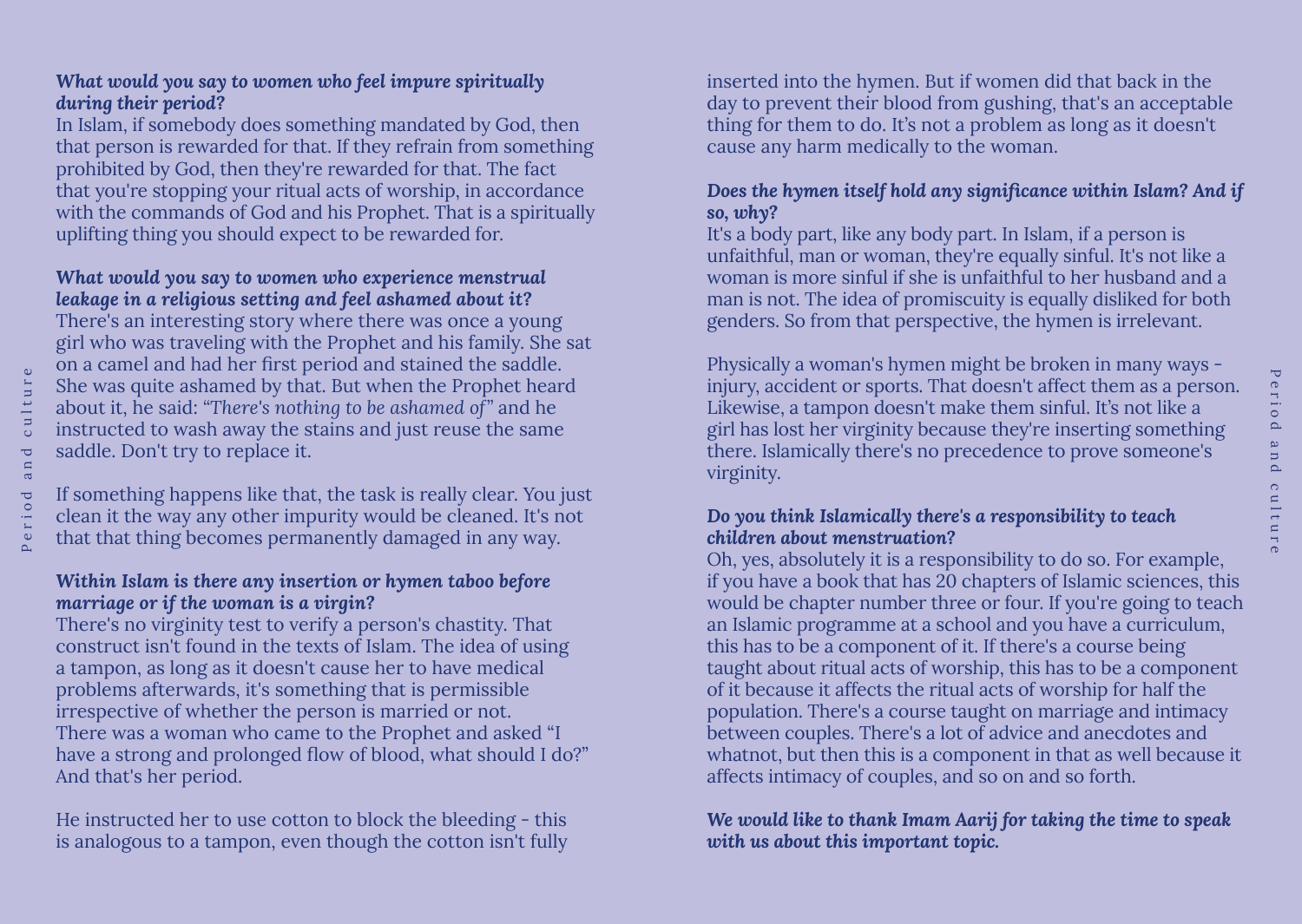# **Interview with Dr Lidia**





*We sat down with Dr Lidia Wojtczak, a senior lecturer in Sanskrit and co-investigator on the BA Sustainable Grant: "Dignity Without Danger" to speak about how menstruation is written within Hinduism.* 

**DR lidia wojtczak**

# *In your opinion, do you think that menstrual exclusion is mostly rooted in culture and religion?*

Hinduism can be seen as both a religion and a way of life and many of the 'religious' rules actually come from books of law - Dharmaśāstras. I'm using the term "Sanskrit Text" as shorthand for texts written in Sanskrit which belong to the normative or orthodox traditions. If we read these texts from the point of view of exclusion, we can see that there are at least three main ways in which women are "put in their place."

The first factor is the impurity of a menstruating woman. Through her impurity, she is able to put all the man's and the village's hard work at risk and completely ruin that whole situation for everyone.She is seen as impure and she knows she's impure. That's very important. She knows it's her responsibility to not pollute. That's her duty as an impure menstruating woman.

In the case of menstrual exclusion in Nepal, impurity is what takes the forefront. In some extreme cases, women can be excluded to these so-called cow sheds and this can lead to very tragic circumstances where women might get very ill or sometimes even die from things like snakebites or smoke or the cold or all these things

# *You've done research on menstrual exclusion in Nepal in particular - do you know, or have you observed any positive cultural experiences of menstruation in Nepal?*

Menstrual exclusion is a very complicated social phenomenon so there are bound to be different perspectives on it. It can be seen as something positive by the women experiencing it. Because of the restrictions they are under, perhaps they don't have to cook for two days, or do any of the cleaning or touching anything at home. This may be the attitude if they have a safer space to be isolated in, safer than a shed in the forest, like a special apartment in their house. Periods are often referred to as 'a woman's holiday' in some places in India. So, while the foundations of the practice are inherently oppressive, women experience it in different ways and, for the most part, they'll try to make the best of it when they can. Another important note is that not all women are forced or choose to isolate when menstruating. Many modern South Asian women are going about their daily lives normally when they menstruate.

# *What do you feel are the most effective ways to break the shame and stigma of menstruation?*

The thing is that they are in a specific context and it's impossible and immoral to take that away from them.Very often you'll see that the girls themselves enforce all of these practices of exclusion and that's because they feel responsible in so many different ways for so many things. It's quite hard to try to force a change from the outside without that context in mind.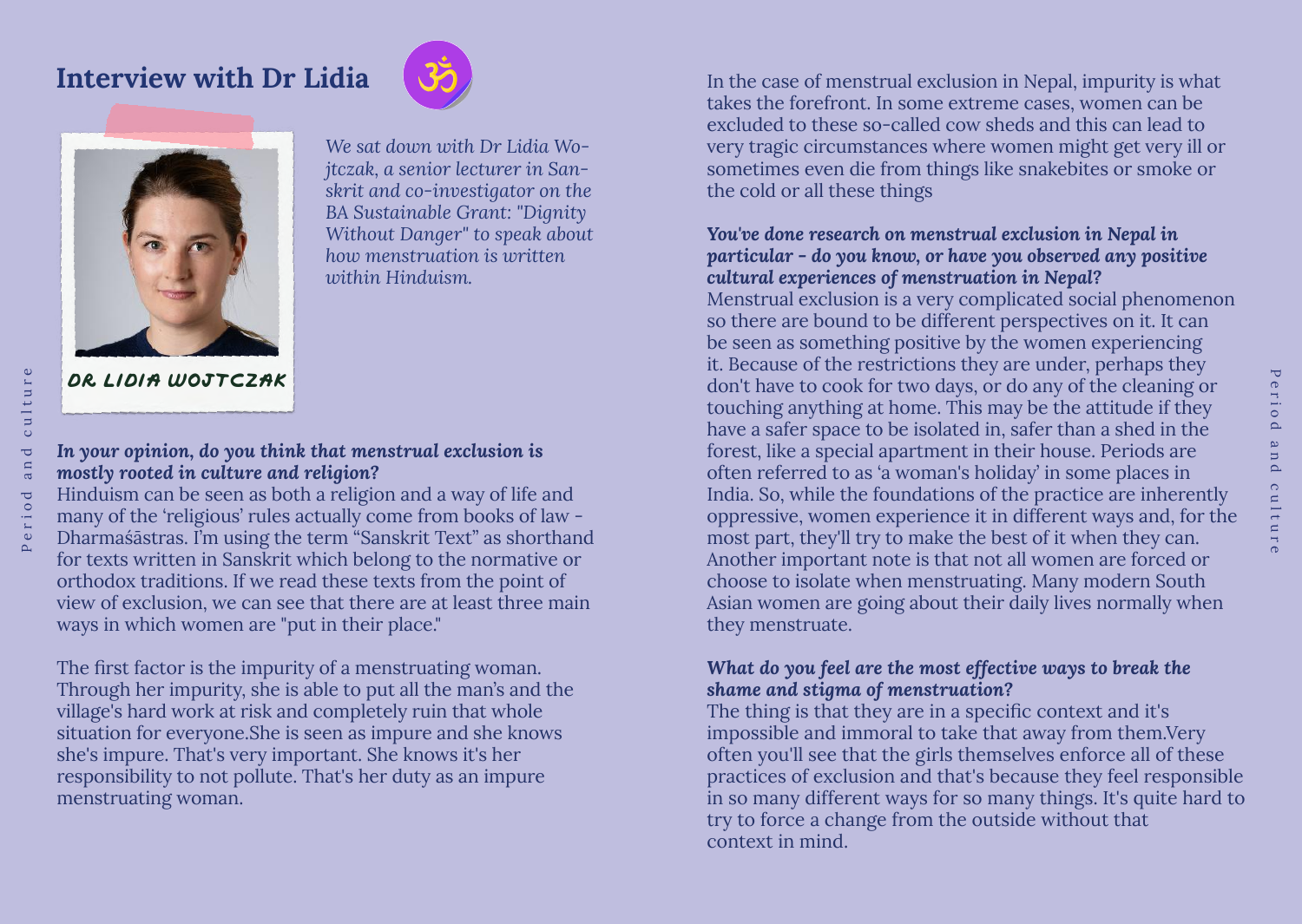I would say education is perhaps the best way to approach the problem of the shame and stigma surrounding menstruation in many places in the world. I do think that many girls don't know what menstruation is.

Menstrual exclusion takes place for a whole range of complicated religious or cultural or historical or social reasons - actually because of a mixture of them all. So a good idea is to make sure girls are receiving the correct information about what is happening with their bodies so that they can choose to make their own decisions insofar as they are able.

#### *How would you say menstruation is written about within Sanskrit or within Hinduism?*

It's a big topic. Very generally, you could say it has its foundations in the Vedic texts and these are around 4,000 years old. There's one specific story where one of the greatest Gods, Indra, kills a brahmin, a rival sacrificer, and becomes impure. Therefore he can't do any sacrifices himself and decides to get rid of his impurity by dividing it into thirds. He gives a third to some trees, a third to the earth and he leaves a third to the women. The women say 'sure, we will take on this one-third of your impurity and in return, we want to be able to have children'. And he said, 'fine you'll take the sin and be able to have children whenever you want but the burden you will have from now on is that you will menstruate every month'. Every time this myth gets retold in the texts over the centuries a little bit more is added.

Menstruation gets written about a lot within Hinduism medical literature for the purpose of just describing what it is, 'Why does it happen? Where does it come from?' It's very clear these medical texts, written by men, didn't know exactly how a woman's body works.

Tantric texts are texts which were written to be subversive and as a sort of a counterculture. Another thing that tantric practitioners may appreciate is menstruation as a sign of the 'shakti' or the power of a female goddess. But it's not necessarily true for every branch.

There is a temple called Kamakhya in Assam, where it's thought that that is where the goddess' vulva resides, and so that's where she menstruates. Practitioners might go and worship the menstruation of the goddess, but then at home, they may still practice menstrual exclusion for social reasons because the women of the family may still be seen as impure when they menstruate. However, if you are interested in finding textual references to more positive outlooks on menstruation, I would say the Tantric texts are where you might find them.

#### *Within Hinduism, are there any activities that women are exempt or forbidden from during menstruation?*

Within the texts and the prescriptions of broadly understood Hinduism, the most important thing is that a woman just cannot be around a man. She cannot look at him. She cannot be looked at by him. She cannot touch anything that is generally used in the house. She cannot cook. But there are all sorts of ancient prohibitions, which don't make much sense anymore, but which people may still follow. In Nepal, a woman may decide that she can't touch a jar of pickles when she's menstruating, because they will go off rather than pickle. The normative Sanskrit texts tell women they can't cut their nails or hairs. They shouldn't be doing their makeup. They shouldn't be making ropes, for some reason. That's a very ancient prohibition that must have originally had some relevance. You can't specifically use eyeliner, can't use body creams, etc. Personal hygiene is just generally not seen as something that should be happening.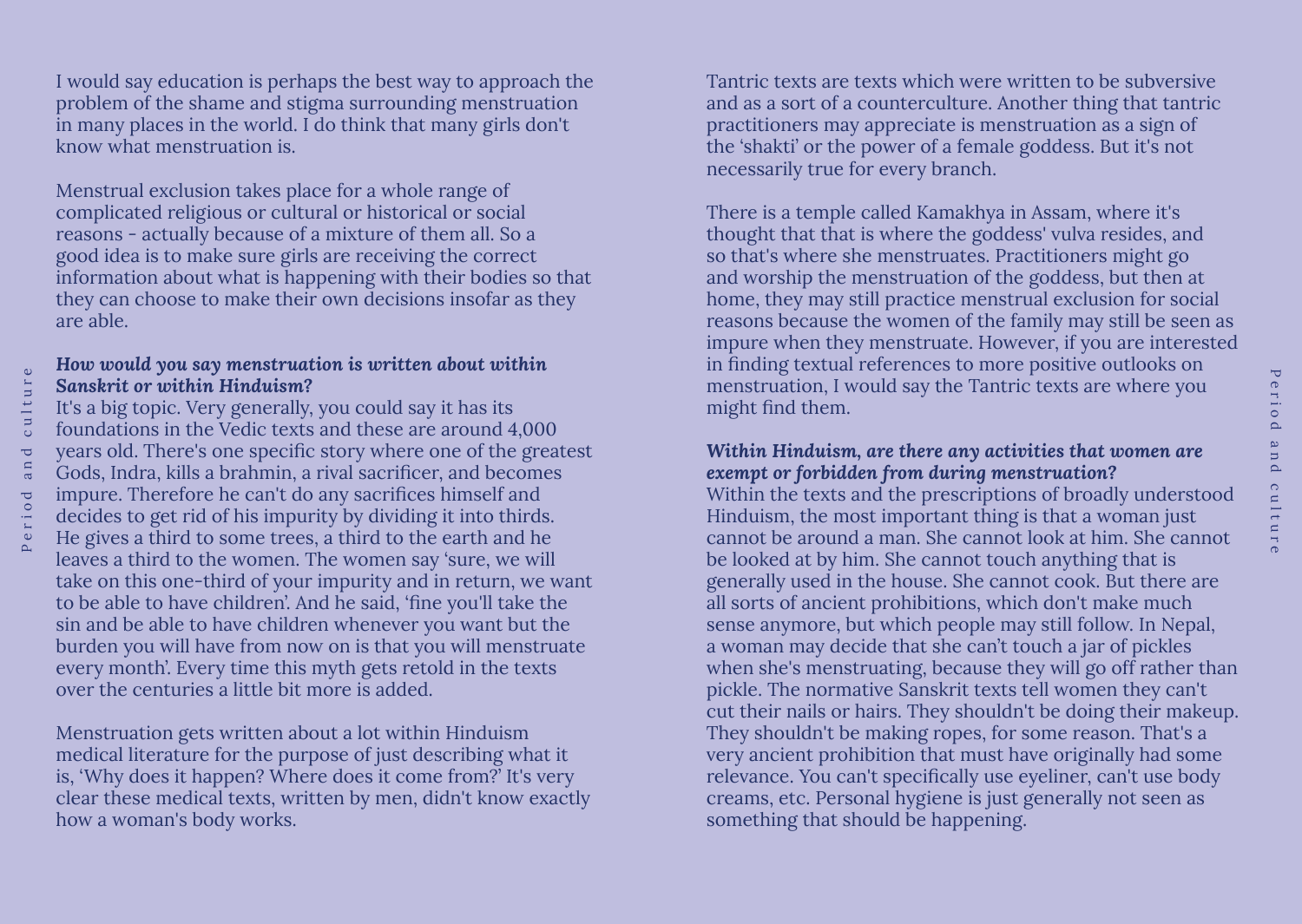# *Do you find it interesting that menstruation is considered impure but then women are forbidden from personal hygiene?* The point is that this is a very different type of impurity.

Beside the basic, physical impurity, there exists a social and ritual impurity and the things you endanger with this second type of impurity are much more consequential. For instance, the chances of someone else reaching liberation or the ritual failing. It's not impurity in the sense of physical impurity, but just being a danger to society.

#### *Within a Sanskrit text, apart from how menstruation is viewed, how is menstrual blood specifically represented?*

Within Orthodox Hinduism, I would say that menstrual blood is the symbol of this impurity - it's taboo, impure, bad. In general, all bodily fluids are seen as impure. If you think about tantric texts, menstrual blood is one of the respected bodily fluids, because it is something that the goddess also has since she menstruates.

From what I've seen, I'm pretty certain that menstrual blood itself isn't that talked about in Orthodox Hindu settings. It's talked about a lot in medical texts because of this idea that it's a female fluid that is the counterpart of semen. There is a lot of discussion on how the female 'semen' works and on its relation to menstrual blood. Is it the menstrual blood which is the semen itself? Is there a secret feminine semen just hidden inside the menstrual blood? Or even is it something separate to menstrual blood, which is a female semen. There's no taboo there because it's just the medical text.

# *Why do you think menstruation is a taboo topic when almost half the population experience it at some point in their life?*

I'll speak only again to Hindu normative texts. It's very clear from a Hindu perspective that the texts were masculine, male-oriented, very patriarchal. If you think about the caste system (there are four castes in the system) that's always

related to men. Women are very often classed together with the lowest of castes. Of course we can't actually verify how all of these prescriptions and prohibitions affected women throughout history, but as far as we can tell from the texts that were being produced, this was a male-centred culture that was writing male-centred texts and creating malecentred prescriptions and propositions.

#### *What would you say to those that shame their daughters or women, about periods in the name of religion? Or are there any religious texts that speak against it?*

For the most part, menstrual shaming and menstrual exclusion happens for more complicated reasons than we can understand looking from the outside. While I'm very compassionate and very empathetic towards anyone who's going through something like menstrual shaming, I wouldn't want to create even more difficult situations for women, for instance, by turning them against their families. That just seems to be counterproductive. I think that every case will need to be treated separately and with a very deep knowledge of the cultural, religious, and social context that's taking place and which is leading to this exclusion and shaming. To answer the second part, no. I have yet to come across a text which would speak against menstrual exclusion (period shaming does not seem to be a concern, perhaps because men do not have much of a role to play in it?). I would imagine that in those texts which venerate menstruation, we'll find an ultra transgressive, ultra-feminine female power goddess narrative. I doubt they would have anything to say about the real-life experiences of women who go through menstrual exclusion or shaming.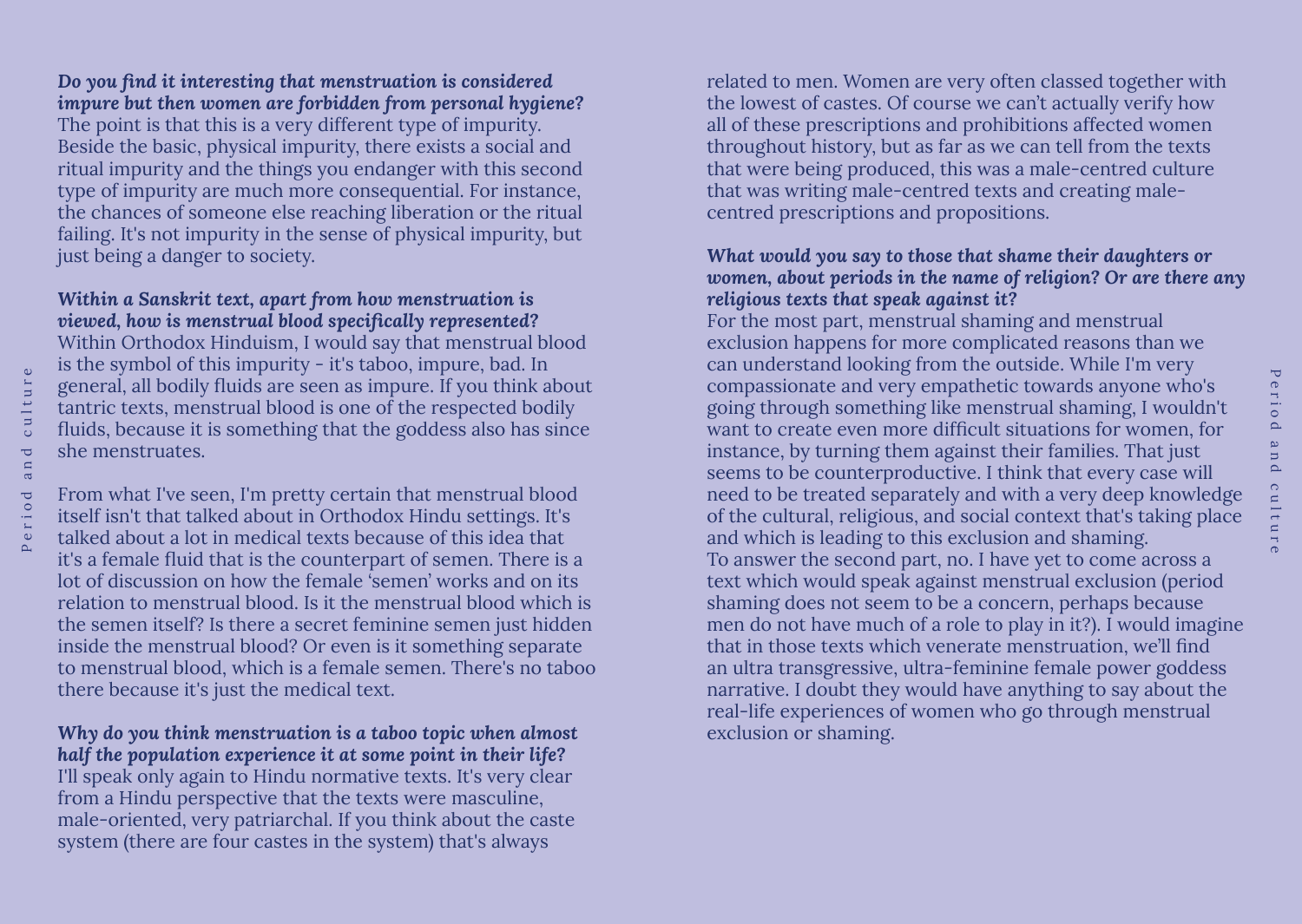### *Does the hymen hold any significance within Hinduism?*

I don't know. Good question. The hymen more in the sense of virginity, for instance? I don't think it's written about at all as a piece of female anatomy, like 'the hymen exists'. I don't even think I've seen that come up.

# *Do you know why it isn't mentioned? Maybe they didn't know about it.*

Exactly. That's the thing, to know what a hymen is, you'd have to observe the female body with pretty strong interest. At least Indian texts that I've read, it's not that they are not mentioned because they are too taboo to mention, it's just that they weren't of any interest to the people writing the texts. It feels like two sides of the same coin - since the authors don't seem to know much about menstruation, they've not studied it themselves - as something 'unknown' and 'mysterious', it's easy to be afraid of. That's the sort of feeling you get in these Sanskrit normative texts menstruation is such a mysterious thing, it's completely unknown and unstudied and dangerous and, importantly, men don't have it. There is a feeling even in the oldest myth about the god Indra, that there must be something inherently wrong with women or something magical or weird.

You can also sometimes get the impression when reading these normative Sanskrit texts that women menstruating [are] very powerful. They are a danger and should be locked away because they have this destructive power. It must be a huge power because sometimes there seems to be this undercurrent that all of these mechanisms - women's natural 'wicked nature', women's dharma and the impurity of menstruation are all tools in a complicated system of controlling this power.

#### *Do you think there is a responsibility to teach children about menstruation within Hinduism or Sanskrit?*

I think there is a responsibility to teach children everywhere, about menstruation. In an ideal world, boys and girls are taught about menstruation. I think that one of the biggest things that's still missing from the discussion in the West, for instance, is the fact that despite a more advanced sexual education in schools, boys still don't always realise how menstruation and the menstrual cycle work. It would be brilliant if that could change everywhere, within whatever context.

## **We would like to thank Dr Lidia Wojtczak for her time and providing the Hindu perspective within this important discussion.**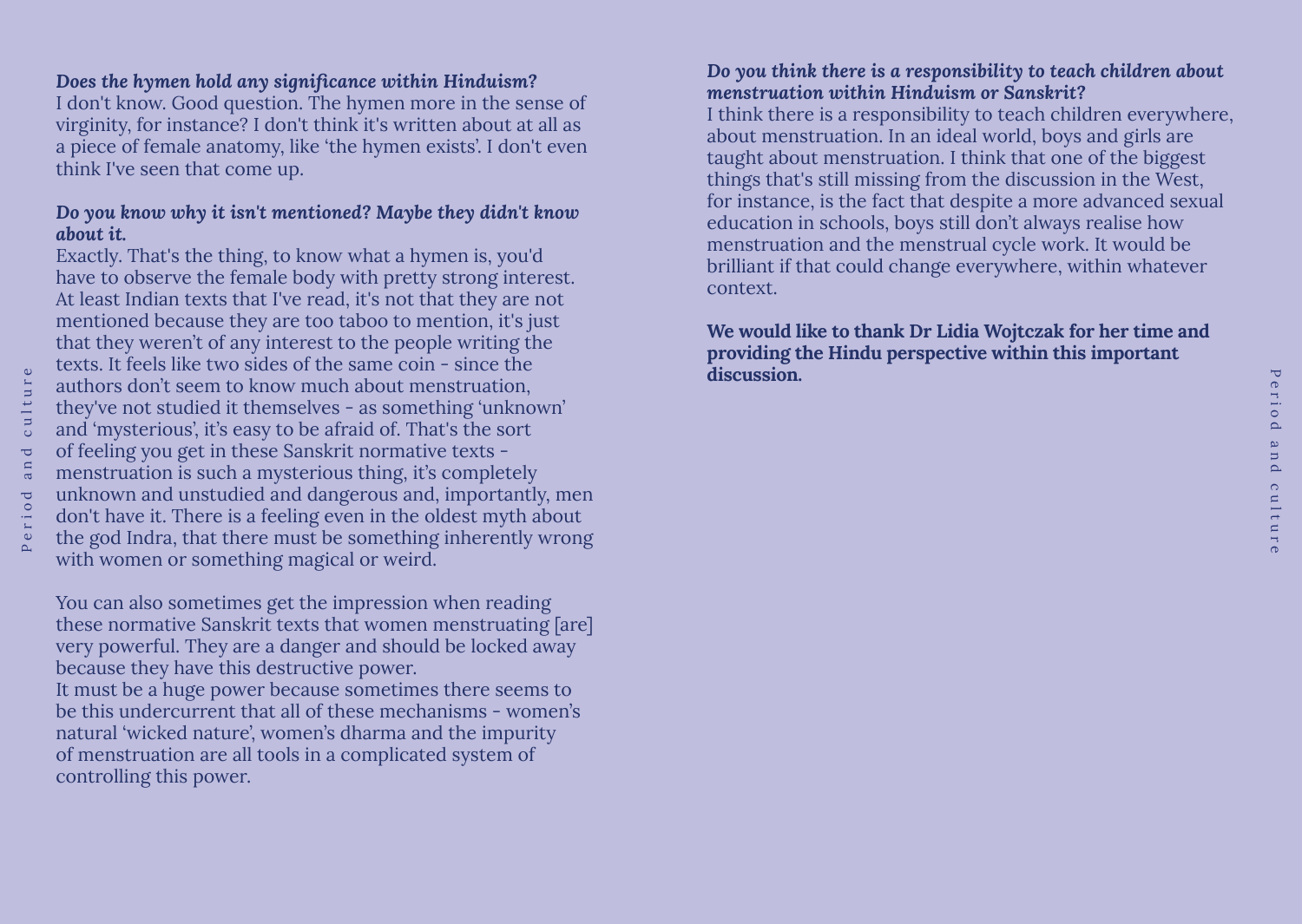# **Interview with Father Jonathan**





*We sat down with Rev.d. Jonathan MacNeaney of St Mary Abbots Church to speak about how menstruation is written within Christianity.* 

**Father Jonathan**

*Within Christianity, how is menstruation written about?* There's very little in the New Testament texts, but it's been a non-issue in the Christian Church throughout history. There's some debate in the early Church Fathers (ancient religious Christian theologians), because there's lots in the Old Testament about menstruation, but Christians don't tend to abide by most of the purity laws, so there's some debate in the early Church in the first 500 years about whether we should continue with the purity laws that are about menstruation. And the answer is no.

But it is retained in Orthodox Christianity - Greek, Russian, and Coptic Orthodox Christians, don't allow women to receive communion when they're menstruating. So through their tradition, it's been kept alive. But for the churches of the West, it's just a non-issue. That's the official church line Although in many places it's kept alive through folk religion and through the received culture. These deeply ingrained patterns of cultural living often live alongside Christian faith. They often hold stigma and taboo around menstruation in a way that the official teaching of the Church doesn't.

### *Is menstrual blood viewed as unclean within Christianity?*

In the Hebrew Scriptures blood is seen as the real unclean thing - but it is blood from anywhere and everywhere. So the worst kind of food law you can break is the drinking of animal blood, as it's seen as being sacred, divine and where the life force of things comes from. It is both the most pure and holy thing because it's what gives birth to life, but it's also the most impure thing to spill, to be covered with or to ingest. Menstrual blood is not seen as different from any other blood. And nor are there any rules about cleaning yourself of it or washing or regaining holiness.

# *Why do you feel that menstrual blood is seen differently within the Old Testament?*

It's to do with its life giving properties. The understanding of reproduction in the first century are quite an agrarian one. Women were seen as fertile fields in which little humans were sown. That's why there are all these rules about masturbation. There's a character called Onan, an Old English word for"masturbating" (hence the sin of Onan), and he spills his 'seed' upon the ground. This is seen as a bad thing to do because rather than making use of it for its proper purpose of creating humans, he has wasted this gift. I guess that's the reason menstrual blood is seen as being sacred because it is a place for the birth of new life. As it's sacred in that way, it also falls on the other side of being particularly polluting when it's not being fertilised.

#### *Why do you think that menstruation is seen as a taboo topic to speak about when almost half the population will experience it at some point in their life?*

It doesn't carry taboo within Christianity, but it probably does within the cultures in which Christianity exists. My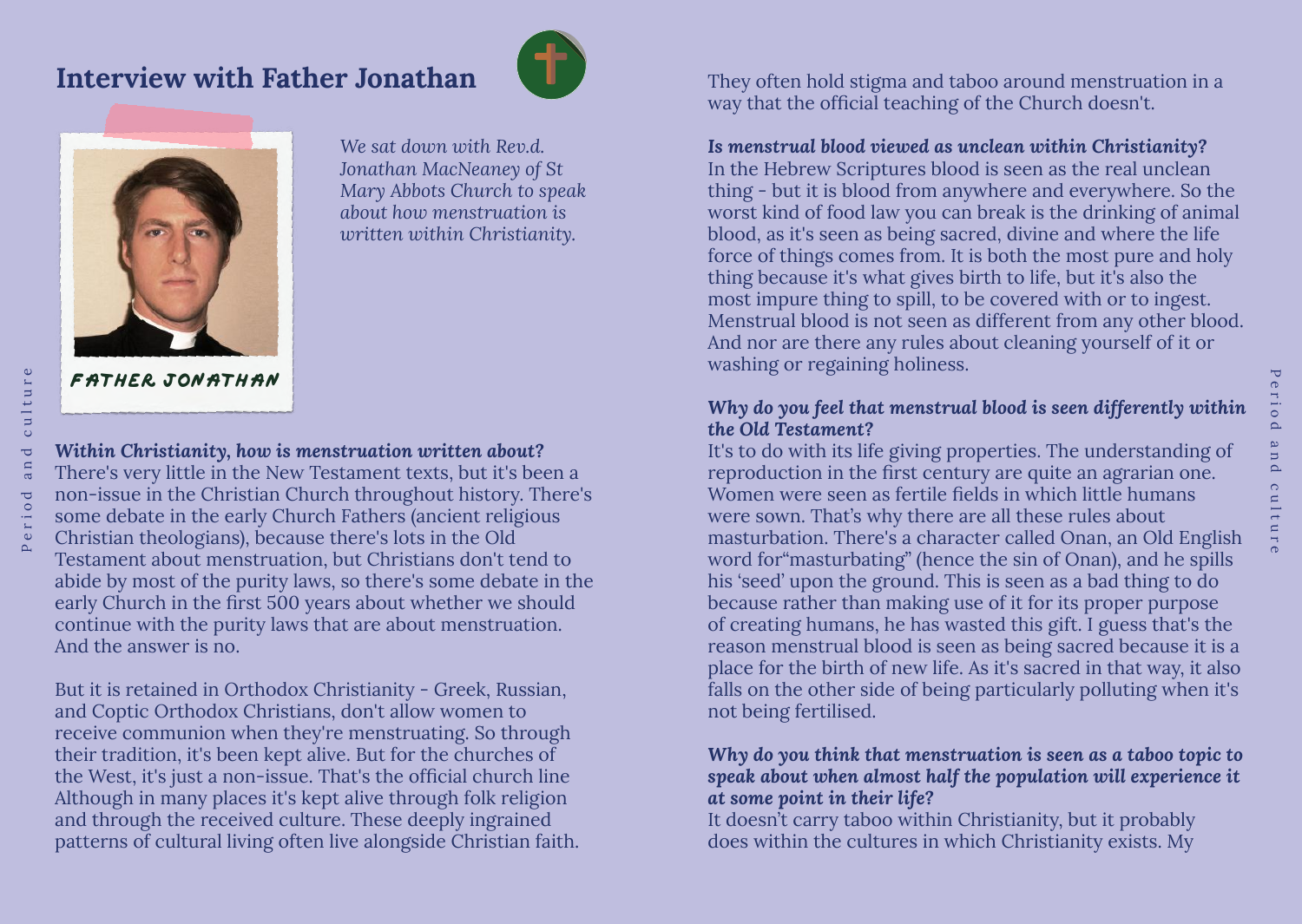perspective is that the holiness code is an attempt to live in healthy ways. People may have recognised that those who spend a lot of time touching blood, tending to the wounded or people with leprosy, got leprosy themselves. So if you wanted to protect your community from disease, one way of doing that was to keep all of the diseased people away from you. So I suppose it's probably a correlation and incorrect assumption that because sometimes touching blood leads to bad consequences, then always touching blood is going to lead to that consequence.

#### *What would you say to those who shame their daughters and women about their periods and the name of culture and religion?*

"Stop it!" It would be hurtful, to me as a Christian, for other people to be justifying that kind of shaming in the name of Christ. Shame is believing that there's something wrong with you. Guilt is believing that you've done something wrong. In that, shame is a much more insidious issue than guilt, because guilt you can be forgiven for.

It says that you, who are God's beloved creatures, have not only done something wrong but that you are something wrong, and that's not right.

Those who do shame others probably don't know the significance of the damage they are doing in terms of hours of lost schooling and education, lost earnings, etc. due to menstruation. I suppose that upon learning that, they might feel quite ashamed about what they've been doing. So I guess I'm calling them to repentance, to seek forgiveness for this thing (shaming) that they've been doing wrong and to amend their lives.

# *Are there any interpretations of menstruation within the Bible that are represented in a positive way?*

No, but I would suspect that in folk religion and the times that Christ lived in, rejoiced and held ritual acts of transition from personhood surrounding menstruation. But it doesn't appear as narratives in the scriptures themselves. Given that there was so much positivity about pregnancy and the bringing forth of children, and given that menstruation is required to recognise the "way of women", then presumably there was also joy around menstruation because it is indicative of the fact that this person could have children.

#### *What do you think about the fact that half the population experience menstruation, that on average it lasts about eight years of a woman's life, and yet there isn't much writing about it within the Bible?*

I don't find it massively surprising because all of these are scriptures were written by men who have kept themselves away from women. So Paul is writing most of the New Testament letters – he's single and doesn't have a wife. Throughout Christian history, the people who are literate are often monks and holy men and often on their own, so it's not surprising that they're not writing about women and particularly about things that women were keeping or forced to keep hidden from them.

#### *What would you say to women who feel impure spiritually during their period?*

For Christians, I would say that there is no reason for them to think that they are physically or spiritually impure within the Christian tradition. This is a part of who they are, created lovingly as a creature of God. They are welcome to take full part in acts of Christian worship and in communal life.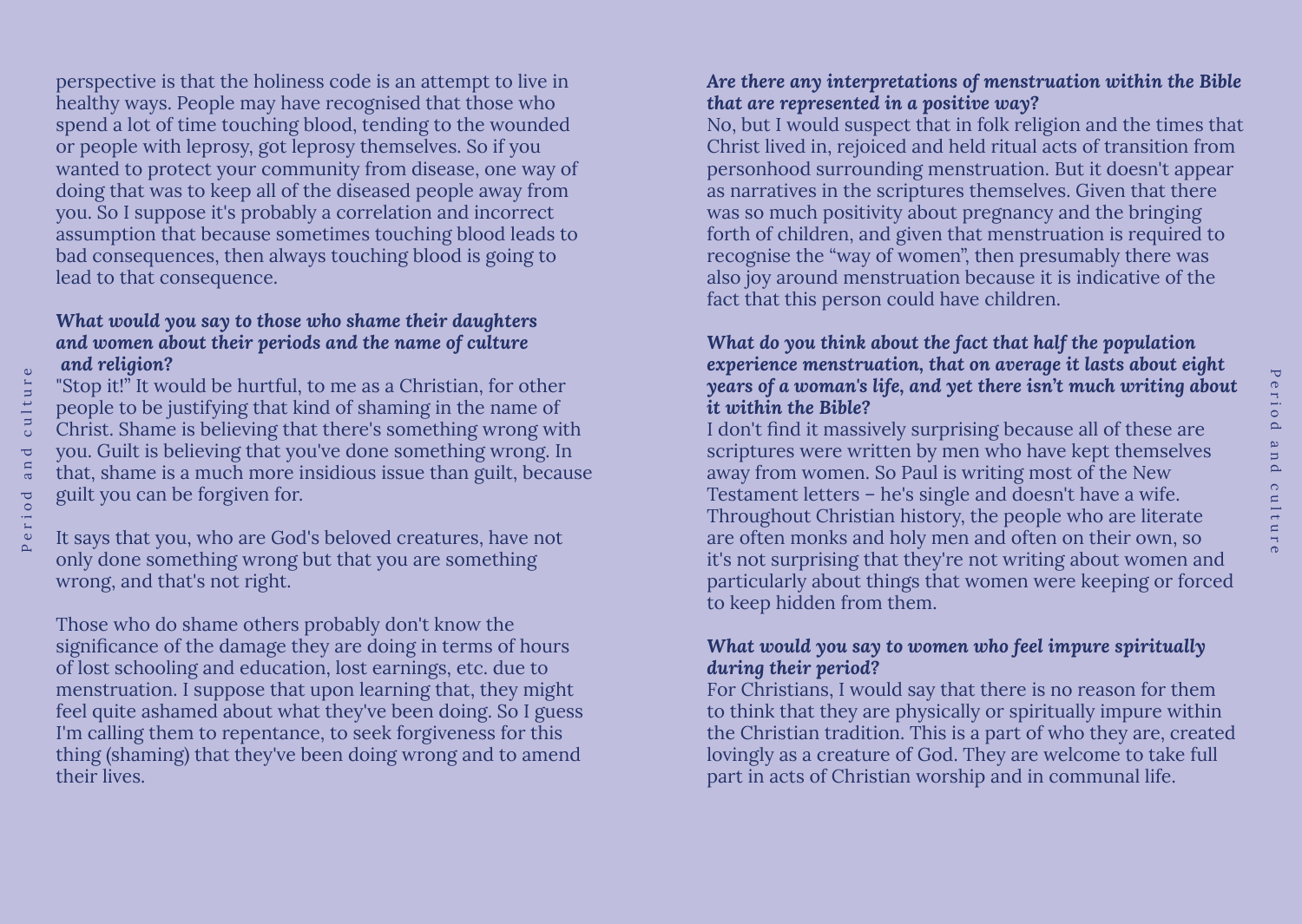When I'm in church preaching to people in their eighties and nineties, I think of the person who was preaching to them when they were children telling them "Do not allow women to speak in church, menstruation is impure, etc., which is the exact opposite of what I'm saying to them now, and I realised that it's unreasonable for me to think that they are suddenly going to change. They're in that difficult position of hearing both of those contradictory voices and trying to decide whom to follow. If they decide 'I'll do what Jonathan says', then a part of them is feeling like they're betraying what they were told as a child. They're trying to be faithful to what was passed on to them and the swing side of that is the cost that it continues to have. We have to find a path between those two things.

There's a significant amount of sensitivity that we have to around telling people what they ought to think about menstruation, just like other issues, even when it feels so clear-cut to us, especially as a white Western man, I suppose.

#### *What would you say to women who feel ashamed of menstrual leakage in religious settings?*

Being embarrassed about something like that is fine, just in the same way that if any other bodily function that I normally keep private, but not secret, was suddenly made public. If I let out a massive fart as I was in front of the altar, I might feel embarrassed, but I wouldn't feel ashamed as if "gosh, there's something wrong with me". [M]enstruation is part of what bodies do. So I would hope that they wouldn't feel ashamed that there was something wrong with them, but hope that they could laugh off the potential embarrassment of it.

# *Does the hymen hold any significance within Christianity and if so, why?*

Nope, not in the scriptures, not in the history of the Church. So what holds significance is virginity. The rules of the church are still that "sexual relationships are exclusively for marriage", but very few people in this nation are still practising that. Again, I'm sure they'd be part of the cultures and the folk religion in nations where Christianity exists, but never at the behest of the Church.

# *Within Christianity, is there any insertion or hymen taboo before marriage or if the woman is a virgin?*

No, but I can completely imagine that there are Christians and even Christian leaders who would say that within cultures and contexts. The responsibility there, in the Church, [is] to do some work of demythologisation, which it hasn't done. Either way, I would imagine that it is to do with men wanting control over women's bodies.

# *Do you feel it's your role to educate others when it comes to subjects such as menstruation?*

So yes, the Church does a lot of educating of children by way of its schools, about sex education, but it's just such a non-issue for most of the people in my churches. It's not something I've preached about, I've talked about other related issues like female genitial mutilation in public service. So I haven't spoken about it explicitly, but there would be no reason not to.

#### *Do you think there is a responsibility to teach children about menstruation within Christianity?*

There's not a scriptural warrant to do it but obviously we want our children to be well adjusted, happy, healthy adults, and want them to know about issues of justice. There is responsibility to talk about any issues of justice and to teach our kids about it.

#### *We would like to thank Father Jonathan for speaking with us and providing the Christian perspective within this important discussion.*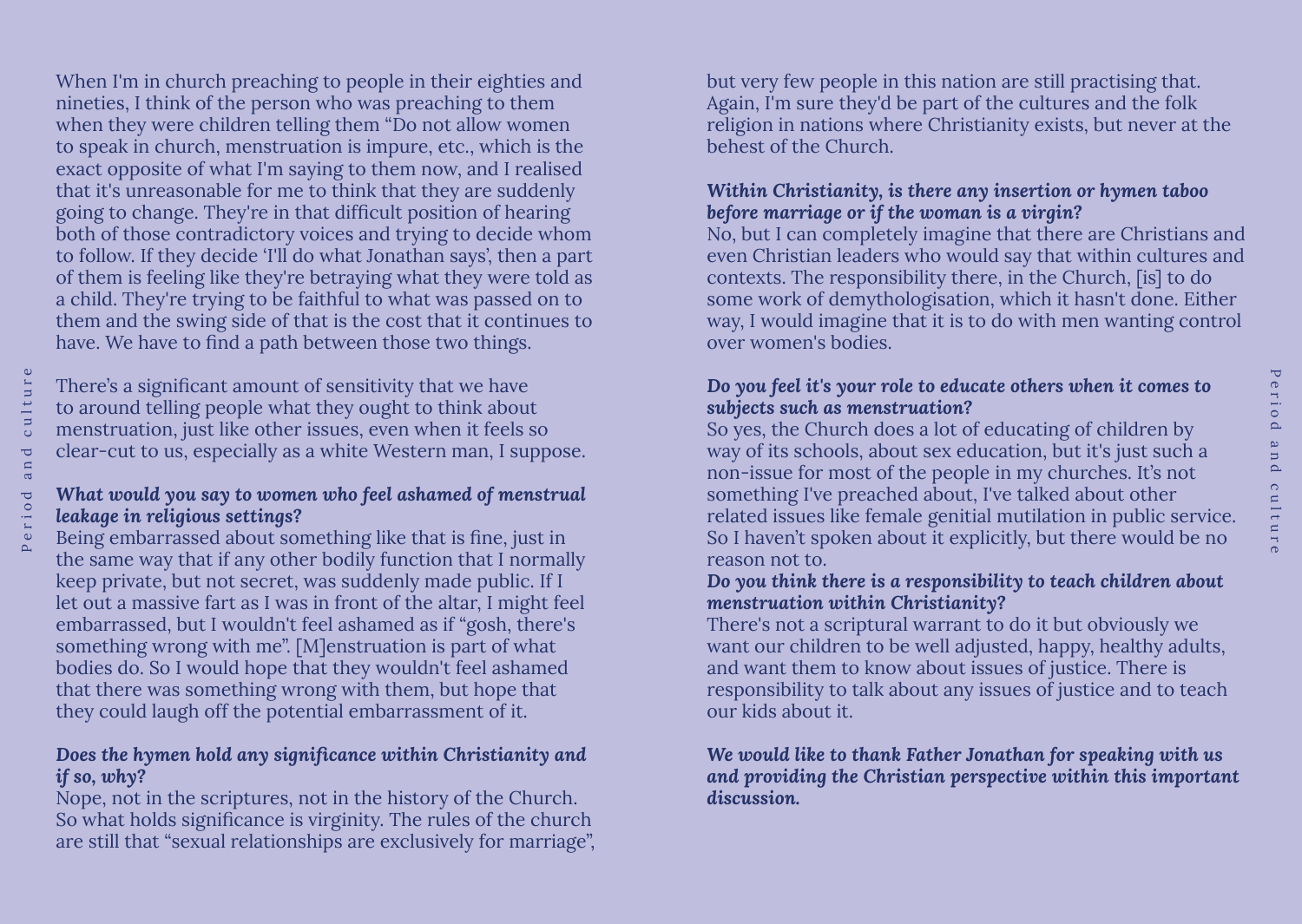# **Interview with Natasha Chawla**





*We sat down with Natasha Chawla, a practitioner and scholar studying yoga, Vedanta and Hinduism, to speak about how menstruation is written within Hinduism.* 

# **Natasha Chawla**

*What does Hinduism say about menstruation?* Hinduism has two categories of scriptures. *Shruti* is the eternal and unchanging knowledge revealed to great seers in their meditation since the inception of Time. *Smrti* is man's societal customs and traditions of any given time.

In parts of rural India, it is a celebration when a girl first gets her period, as it is considered her passage into womanhood. Fertility is considered as a blessing, a chance to help bring life on earth.

Throughout India's many regions, there were/are varying restrictions followed for girls/ladies during their menstruation period, but the premise is the same: It is a time of detoxification, when the body is ridding itself of toxins. Th[e] restrictions [vary] from not entering the kitchen, to not visiting a temple, to not serving guests. For the sake of "maintaining purity," some customs are observed above reason and science simply because they are traditions of yore.

To say that menstruation is impure implies that the baby she delivers is also impure. Such statements are born of ignorance and not stated in Hindu scriptures, but nevertheless were often accepted by illiterates who succumbed to and promoted superstitions or traditions that carried on over time as a result of power plays for control.

In Hindu scriptures, the restrictions given seem to coincide more with logical reasoning, such as the need to stay indoors, revive energy, and maintain hygiene in a time when sanitary products had not been developed. For example, wild animals could attack at the smell of blood, so it was safer for women to remain indoors.

#### *What activities are women exempt or forbidden from doing during menstruation?*

In Hinduism it is suggested to abstain from sex when menstruating due to hygienic reasons. It is also suggested not to cook for others because your vibrations go into your food. It is well known that while cooking, it is important for a homemaker to have positive thoughts because thoughts, too, have energy, and energy affects everything. During menstruation, hormones are at play and can lead to wandering thoughts, or emotional swings, or a restless mind. These don't spell balance, and such energy transfers into the food you cook for others.

It was said in much earlier days not to sleep in the same room or the same bed during menstruation, but this was also said because of hygienic reasons, and in a time when sanitary products had not yet been developed.

#### *In Hinduism, how is menstruation viewed?*

Menstruation is viewed as natural and part of the female cycle, not as clean or dirty. There is a concept of impurity in rituals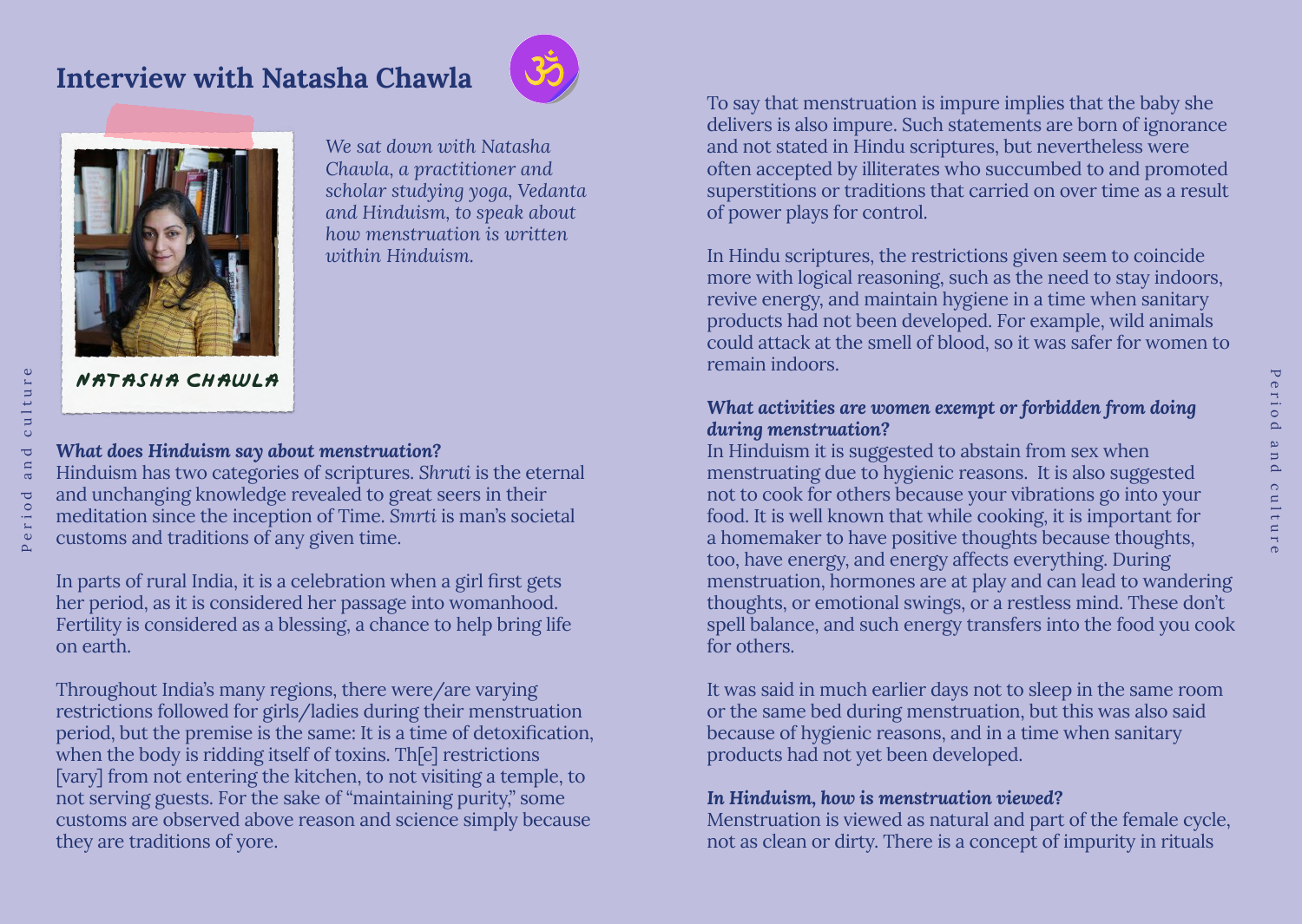because the body is unhygienic and the mind is susceptible. But whether menstruating or not, hormones at play can lead to a mind becoming agitated or imbalanced. To do any worship ritual properly, the mind should be calm, balanced, and focused. The word shucha in Sanskrit means clean. It does not always imply purity. It is not that menstruating women are bad or impure. It is a matter of practicality and hygiene. Back in the day, to go to a place of worship, whether temple or mosque, without sanitary napkins was partly because it was unhygienic. To maintain the sanctity and purity of a holy place of pilgrimage, such as a temple, any negative vibrations of anyone, due to menstruation or not, should be checked at the door.

culture Period and culture  $\overline{\mathbf{C}}$ a n  $\circ$  d Peri Hinduism, which reveres all natural forces and worships nature as the expression of Divine Mother of the cosmos, does not aim to suppress women. Over time, a lack of right thinking and understanding of Hindu scriptures have created countless taboos and stigmas. These have brought their own dangers, including society deeming natural phenomena like menstruation as dirty or impure.

#### *Why do you think menstruation is seen as a taboo topic when almost half the population will experience it at some point in their life?*

While most written Hindu scriptures and commentaries have been written by men, it is not that women are told not to discuss such matters or that their experiences are taboo and not for social discussion. Different cultures of countries, even in regions within countries, determine their own levels of conservatism, extreme or liberal, scientific or spiritual or superstitious, per their norms, customs, and traditions. In Hinduism, this is why smrti-shāstra (scriptures that adapt with the changing times per the values and needs of society) is important.

The driving force behind Hinduism is always dharma: for humanity to adopt right thinking and action that results in the highest welfare of all. For this, discussions will be needed at the right time, but if this does not happen, the respective affected sect of society will force it to happen because of its need. Matters stigmatised or labelled as taboo based on age-old traditions cannot, and should not, be buried or ignored for the sake of convenience. In Hinduism, dharma is key and awareness or alertness is its thought-provoking instigator.

# *What practices regarding menstruation do you feel are not prescribed by religion, but come from cultural pressures?*

I don't think Hinduism prescribes impractical rules and regulations for women. I think cultural pressures do have strong influences on the masses and on people who choose to remain unaware or overly conservative for the sake of blind tradition. One cultural stigma about menstruation that continues is the insistence for women not to leave the house when menstruating, or not to enter the kitchen. Times have changed and women are part of the work-force to support their families.

Hinduism's scriptures focus on dharma, or righteousness, in societal living, to think and do what is dharmic, which necessarily means what is the best way to proceed to benefit all.

I think many cultural stigmas have been stamped as the insistences of religion when they are not so. And I think awareness and knowledge are key in helping create a more harmonious and dharmic society.

# *What would you say to those who shame women about their periods in the name of culture or religion?*

I think men wrongly shame women as a result of their own agitations, negativities, and weaknesses. It is a cultural defect born of ignorance, and ignorance can only be removed by knowledge.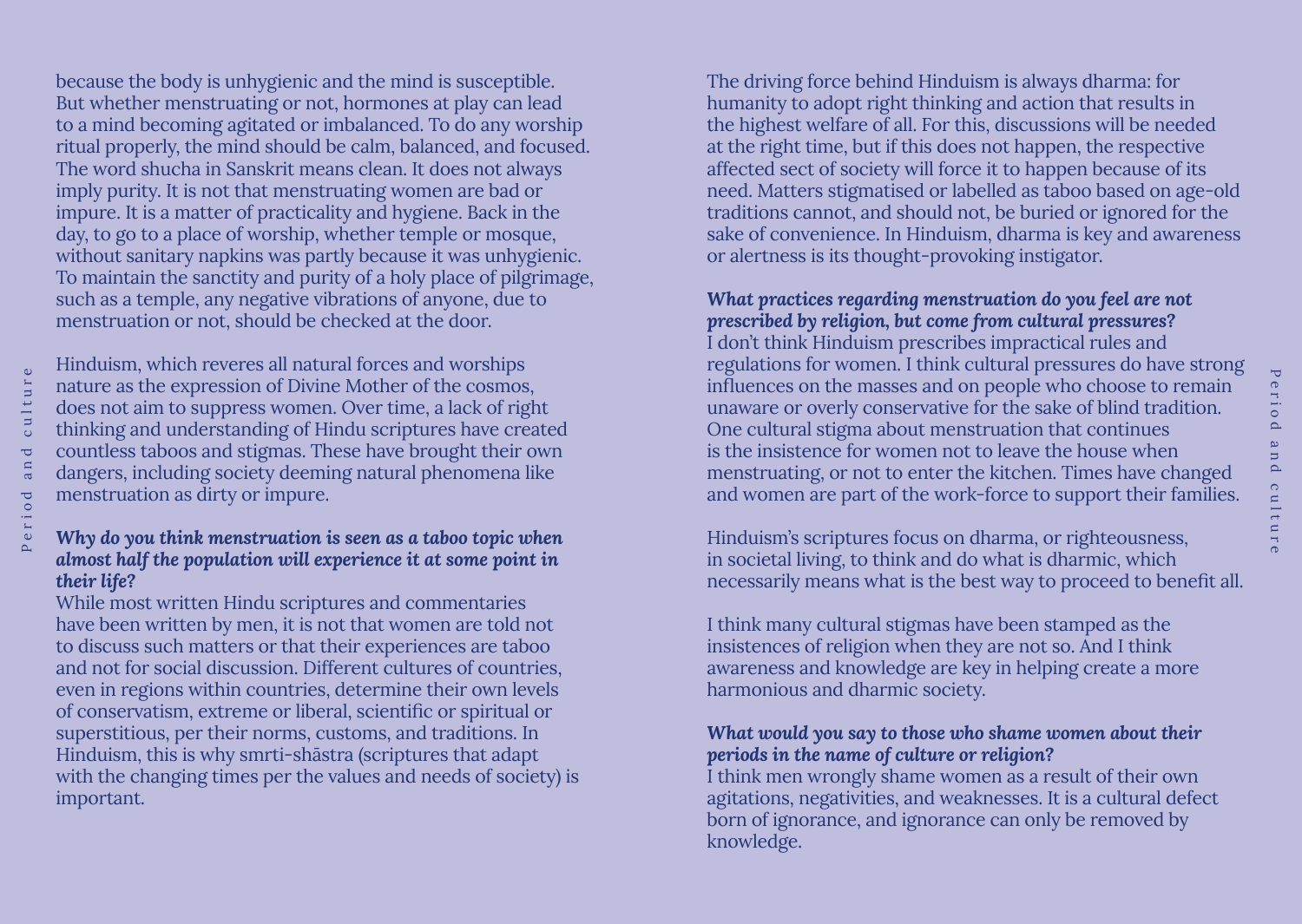After all, how can a woman be blamed or eschewed because of a natural occurrence in her body? If you haven't experienced something, it's easy to shame it. It is more heart-breaking to hear of women shaming other women—they should know better.

#### *Are there any interpretations of menstruation within religious scriptures that are represented in a positive or natural way? Are there any positive stories?*

I read in a book on shāktas, or worshippers of Divine Mother, and practitioners of tantra yoga that they consider menstruation as something very sacred.

The Devipuram Temple in Andhra Pradesh is dedicated to Devi worship and the temple's presiding deity is Goddess Lalita. In the temple, every woman is looked upon as the living Goddess. It is believed there that a woman's entry into the temple results in the transmission of energy from the temple deity to her, even more so during a woman's period. Far from considering it impure, menstruation is considered just the opposite—sacred.

In Hinduism, all forms of Devi (Goddess Parvati, Durga, Kali, Chandi, etc.) are, in various ways, related to fertility and/or blood. There are many temples like this that follow the cycle of the Goddess. Respecting a woman's cycle, the temple is closed for three days a month for the living Goddess deity in the temple to rest. When the temple reopens, there is a celebration and devotees flock there.

# *What would you say to a woman who feels impure, physically or spiritually, during her period?*

I would say, 'Educate yourself and study the scriptures you follow, because naturally occurring hormonal changes are not an indication of impurity.' If girls are taught properly on the who-what-why-when etc. of menstruation, I do not think they would feel this way. The taboo and secrecy around this natural phenomenon needs to be properly explained.

# *What would you say to women who feel ashamed of menstrual leakage in a religious setting?*

Clearly, it is nothing to be ashamed about. It may be embarrassing, but it is not an offence against God or humanity. It happens.

# *Is the topic of menstruation spoken about on a public level within Hinduism?*

Culturally, it is discussed and explained in private not public, woman to girl, not man to girl. In [the] modern day, educated Hindus do not hesitate to mention such topics in public. There are NGOs and social service programmes that serve India's villages and rural areas, and help create awareness among village women about menstruation, sanitary napkins, hygiene, disposal, fertility, contraception, and similar topics.

# *Do you think there is a responsibility to teach children about menstruation within Hinduism?*

More than searching for statements in Hindu scriptures, children learn science first. Menstruation is a regular, natural, scientific occurrence. It has to be introduced and taught at home or in school. This is the 21st century and I think there is a greater relevance and prevalence of these conversations today.

# *We would like to thank Natasha Chawla for speaking with us and providing the Hindu perspective within this important discussion.*

 $\overline{\mathbf{U}}$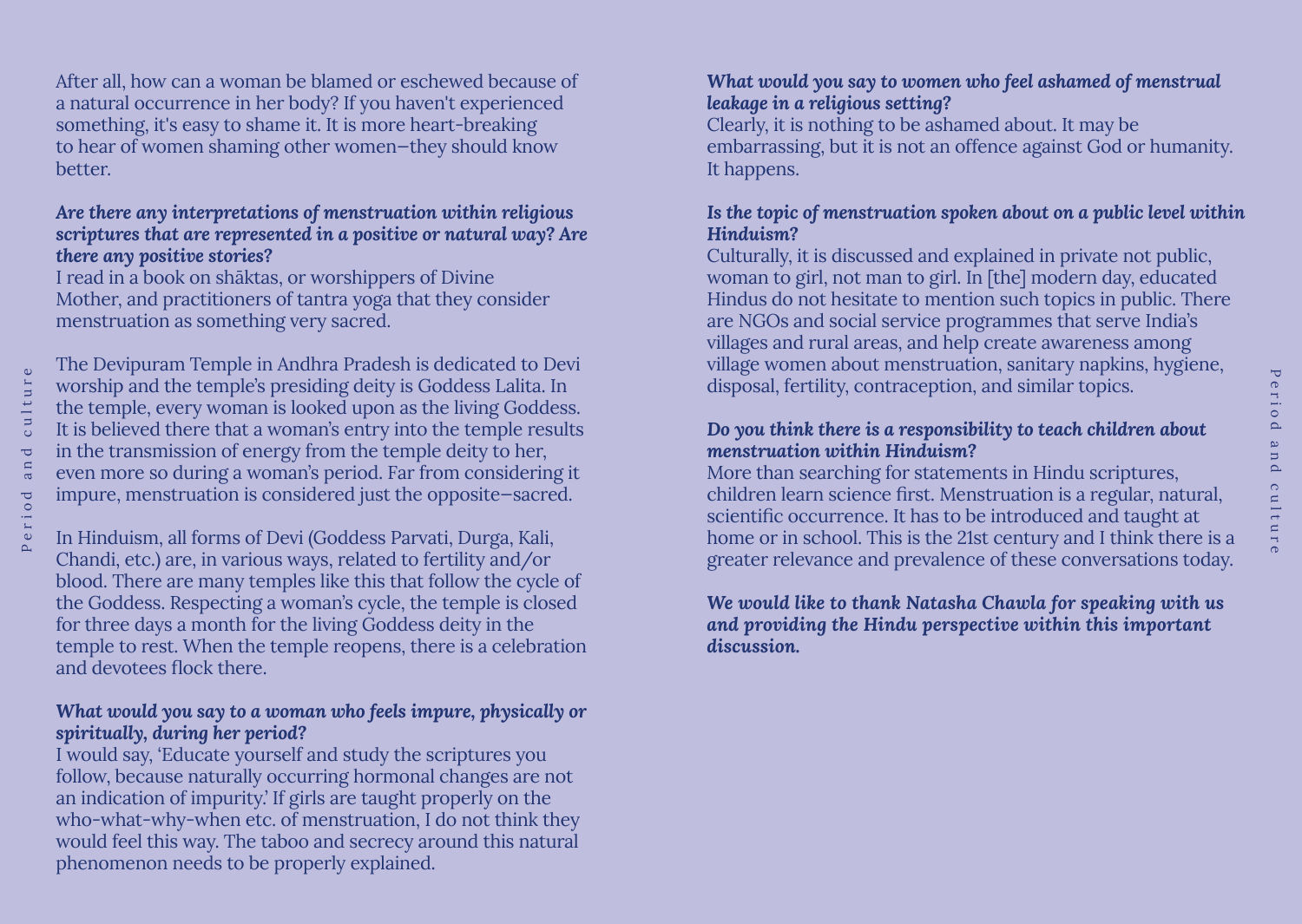# **Interview with Avni Chang**





*We sat down with Avni Chang, a Hindu studies scholar, to speak about how menstruation is written within Hinduism.* 

# **Avni Chang**

*How is menstruation written about within Hinduism?* When it comes to Hinduism, there's so much diversity so I cannot speak for every single tradition and belief. There is no blanket 'Hindu' view, teaching or tradition. Many Hindus believe one of two things: that a menstruating woman is either so pure that she takes on the form of a living goddess during her time of the month and can redirect the energy of an idol in a temple, or that the menstruating woman is impure and her body is undergoing a period of drastic change and detoxification. Attitudes surrounding menstruation in general have less to do with a single, time-honoured religious principle and more to do with a kind of 'handed-down' tradition that their families or close circles are keepers of. In this view and in practice taboo ideas around menstruation are more cultural than they are religious. This is why you will find rules or prescriptions in dharma texts – texts that lay out rules and duties that tend to paint more of a picture of the time in which they were written – a time that had different technologies of self-sanitation, health, etc. Today, things are different.

If girls choose to follow traditions from their mothers or grandmothers it's a matter of personal choice.

#### *What activities are women exempt or forbidden from during menstruation?*

The way that menstruation is talked about is so diverse. One idea around it is self-purification (tapas) for the woman - something that only a woman has the privilege of experiencing and therefore she doesn't need to partake in devotional rites. A lot of that is based on the different states and energies of the mind. When she's experiencing this kind of self-purification, she is kind of resetting her physical and mental wellbeing. The Manu Smrti, one of the oldest wellknown texts on dharma, specifically states that the woman whose thoughts have become impure would be purified by menstruation (5.108). In order for the woman to undergo selfpurification she is 'restricted' or does not need to do certain day-to-day activities. This might be typically viewed as segregation. However, the Hindu texts say something else – the idea of menstruation is an act of tapas, which when performed by anyone (male or female), is performed in solitude.

Perhaps this is why when I would go to India, people would tell me 'Oh, you're on raja (holiday).' I would be exempt from having to do anything.

*What are some examples of restrictions within the Hindu texts?* Depending on what view we consider – whether menstruation is a period of impurity due to a rise in a certain mental energy, or whether menstruation is a period of austerity, or selfpurification – the restrictions and prescriptions (some more positive than 'oppressive') are different. For example, certain dharma texts ask the menstruating woman not to perform any sacred (religious) activities like morning rituals, large scale rituals, visiting temples, etc. Others ask women not to cook food as her mental energies will be transferred into the food.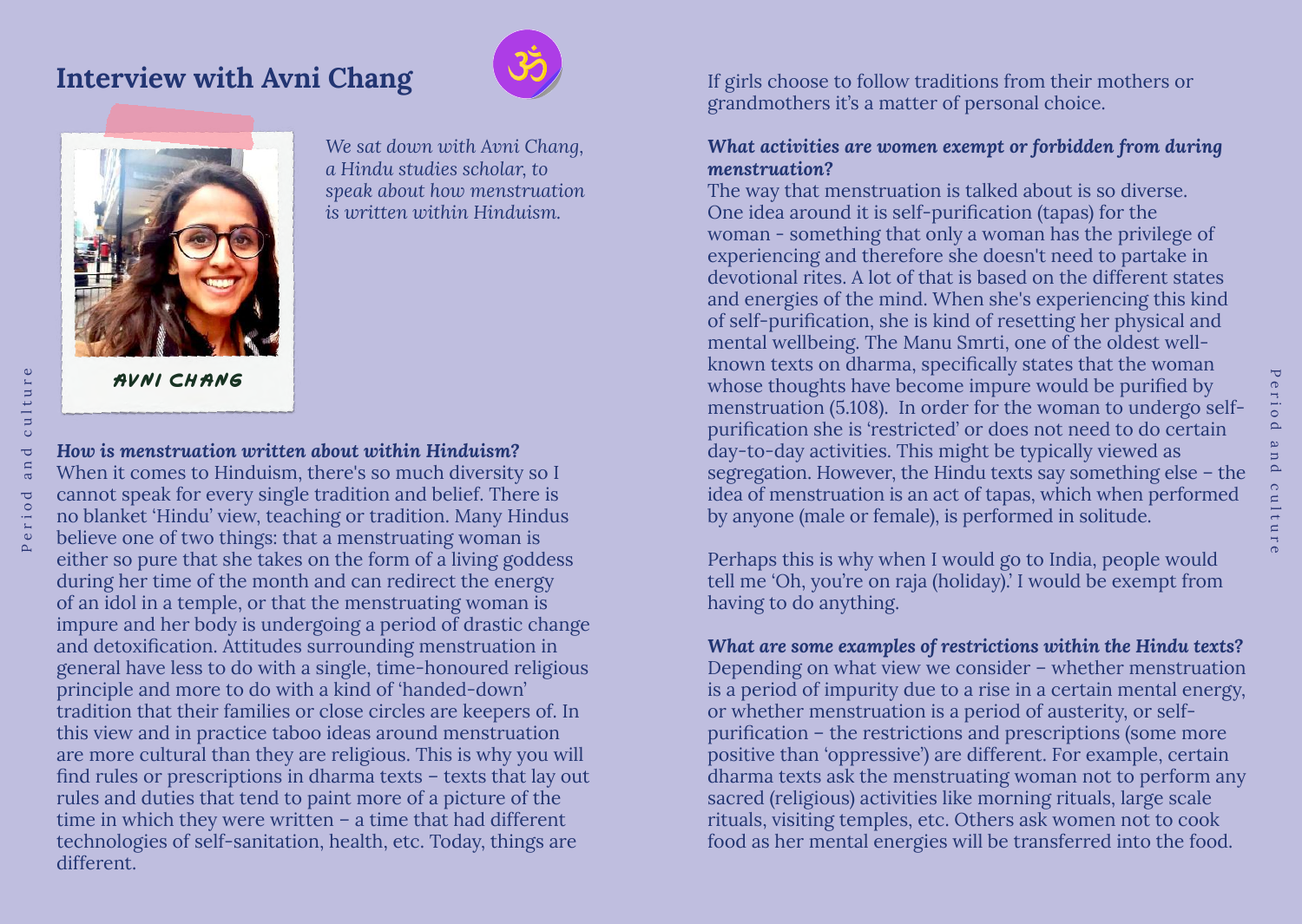Others even go to specifically restrict women from touching certain metals due to how her energies may react when coming into contact with these metals. On the other side of the coin, certain dharma texts also ask the menstruating woman to rest and not physically exert themselves. When we read such texts we may see the prescriptions given to women as 'oppressive', but these are no different to the prescriptions given to people who have just experienced a death in the family or given birth, etc. The idea is that you shouldn't be involved in religious rituals as they expect you to be calm and collected when you perform them.

# *Can women pray the same way during their period?*

Period and culture

eriod

 $\overline{\mathbf{C}}$ a n

culture

A hundred years ago, the narrative would be different, but now if you go to certain temples, there are sanitary bins and tampon [vending] machines which makes it quite obvious that everyone's welcome.

# *How is menstruation viewed? And how is menstrual blood viewed specifically?*

I would say it's seen as natural in some cases it is considered pure and sacred, and even plays an important role in Tantric rites and rituals.

#### *What would you say to women who feel ashamed of menstrual leakage in religious settings or when praying in a temple?* I think we would all be embarrassed if something like that

happened to us. I don't think the embarrassment would have anything to do with religious thinking or settings specifically.

# *Why do you think menstruation is seen as a taboo topic to speak about when almost half the population will experience it at some point in their life?*

I think it's based on tradition. We're being brought up in a household in which these things have been practised for so long and you will ask questions as to why, and won't get answers until you start exploring for yourself. It's the way it's always been, isn't it? I don't think it's a specific religious or cultural issue. I think it's a worldwide issue.

# *Can you speak more about the traditions in Hindu culture when a girl does start her period.*

Like in many other religions/faiths, it is a matter of personal choice. The guidance is for them to rest for the first three days of the menstruation to allow that much needed rest from their physical chores and it was also hoped that at this delicate time the menstruating girl would get the cooperation of her family.

Speaking specifically, in certain parts of India, young girls who have just started menstruating are dressed up, adorned, gifted and fed and the idea is that the goddess is now coming into her form. The celebration is also tied to self-purification - only the woman is able to go through this monthly detoxification because she's more eternally pure. What men may have to put special effort into comes as part of a natural process to women.

In other parts of India certain cultures hold mass festivals and celebrations. Other ideas revolve round 'loss of life'. When someone dies the family goes through a period of grievance. It is a period in which they find a way to cope with their loss. If menstruation is viewed in this same light the unfertilised egg may be equated to the prevented birth of a soul. The woman's body naturally takes time to grieve this loss.

These are only some beliefs and associated views. There is not one specific blanket Hindu worldview.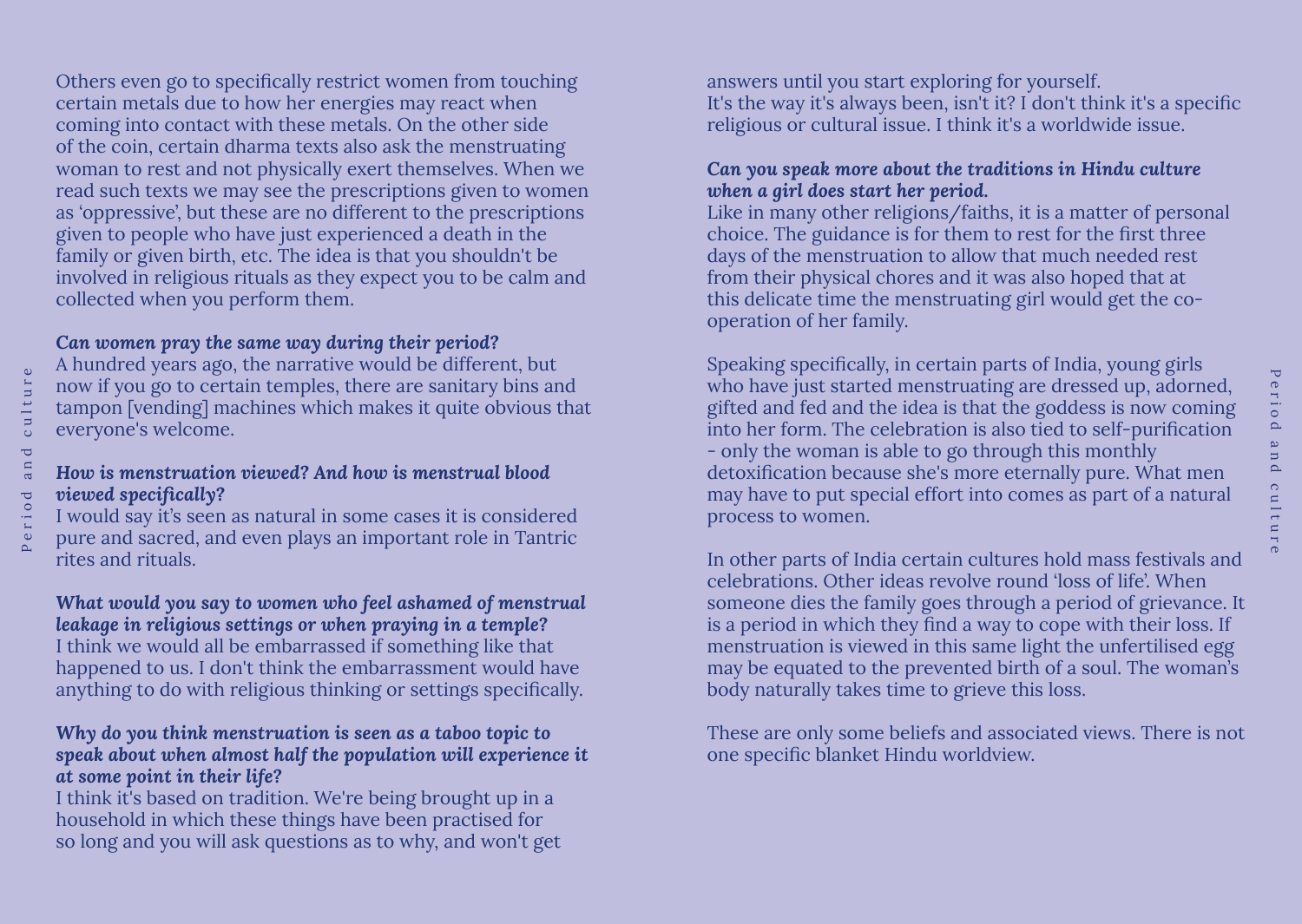#### *Given that menstruation is such a big part of a girl's and woman's life, are there any interpretations of menstruation within Hindu scriptures?*

Not that I know of. But we are translating Sanskrit into English, so you have terms like 'coming of age' or 'she's now a woman' that might get lost in translation.

#### *Do you think cultural views about menstruation are changing in different countries?*

I think it is in places that have access to information and knowledge.

#### *Do you think it's problematic that blood, hymen, menstruation and sex are not addressed?*

It really depends on where the responsibility lies. As a parent, I think that the times and thinking are changing, that people are talking more. I would hope that when my daughter grows up, she's going to come to me to talk about things that I wouldn't necessarily have felt comfortable talking about openly when I was growing up. I think it's a responsibility of individuals to feel comfortable to receive that information and we'll be able to talk about it more.

Can it be problematic? Yes. If people aren't informed, but everyone has their own opinion, it's like vaccinations. Having the internet to use isn't always the best thing, but I guess calculated decisions and good informed choices are important.

I can see that there are consequences of not addressing it, but again, that depends on the parent - a lot of the stigma depends on what the parent chooses to teach or inform the child.

**We would like to thank Avni Chag for her time and providing the Hindu perspective within this important discussion.**

# **Interview with Dr Haifaa**





**DR Haifaa Younis**

*We sat down with Dr. Haifaa Younis, an OBGYN and religious scholar, to speak about how menstruation is written within Islam.* 

*Is there anything that your Islamic study has helped you understand better about being an OBGYN and gynecology?* Everything. You start practicing differently, start looking at your patients differently, how you treat diseases and your expectation from treatment - The more you study Islam the more compassionate you are.

# *How is menstruation written about within Islam?*

Amazingly, it's in the religious book and is mentioned in the second chapter, Surah Bukrah, in the Quran. The Prophet's (pbuh) companions ask him, *'what is this menstruation?*' The word menstruation in Arabic is *"adha"* which is pain, discomfort, it's something they don't like. So absolutely, it is mentioned in the Quran and in the Sunnah [the way or the path of the Prophet (pbuh)] too.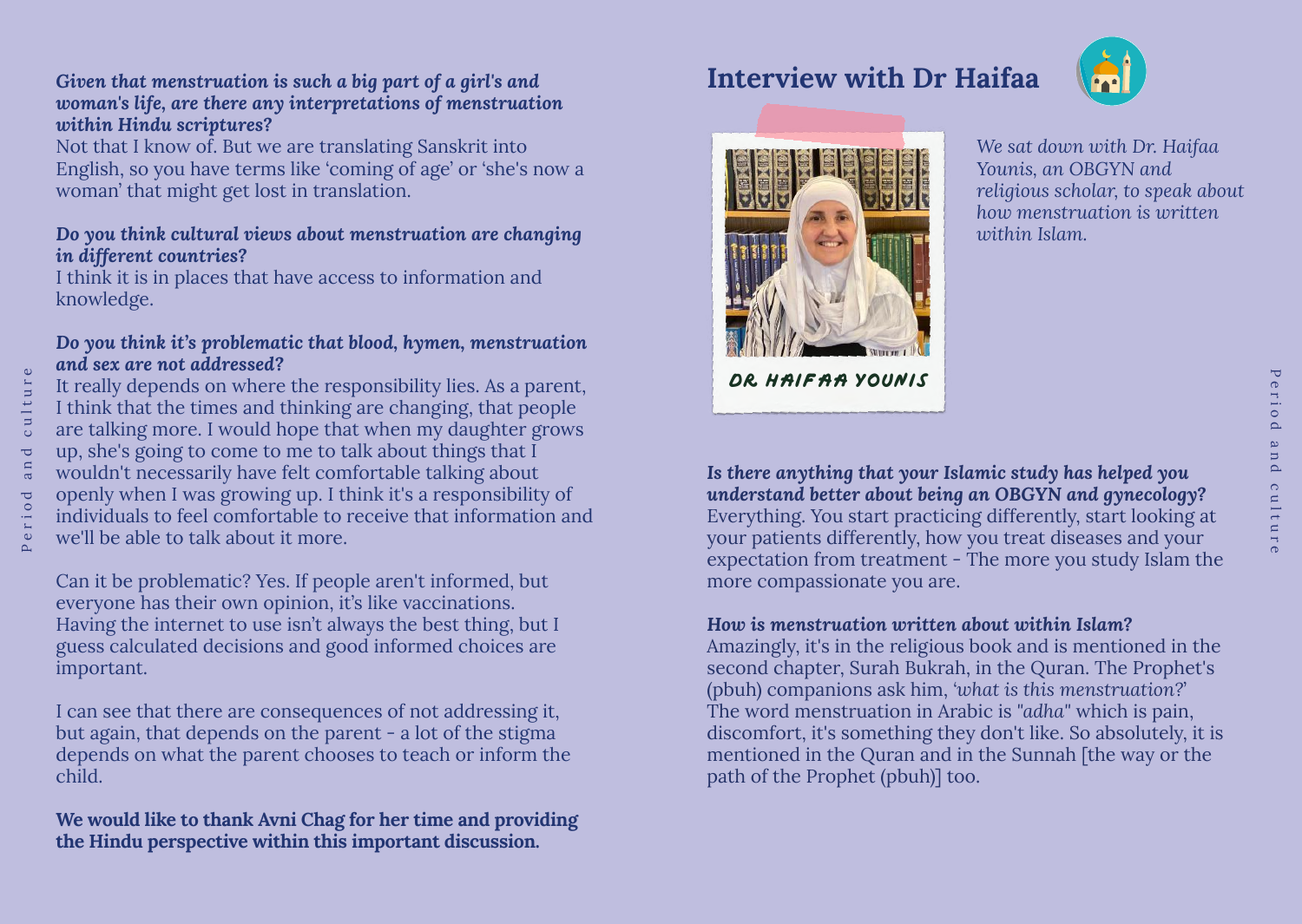# *What activities are women exempt or forbidden from during thier period?*

So the first thing is, they should not pray or fast during their period. If they are menstruating during the time of Hajj (pilgrimage) they can do everything except 'tawaf', which is when you circumambulate the Kaaba. She is not allowed to touch the Quran, unless she wears a glove, or (there is) a barrier. To read the Quran, there are some exceptions like if she's memorising the Quran and is worried she might forget. Or if she is a teacher and she has to teach. And then in private life, intimate relations with the husband is absolutely not allowed.

#### *How does menstruation come into play with being a religious scholar? How do you overcome these restrictions and in these moments of abstaining from being religious?*

The beauty of Islam is, the act of worship in Islam is not linear and if I cannot do this in a certain way, that means I'm less, or I am disconnected. No, the acts of worship of Islam are external and internal (in the heart). There is a long list of things I can say, read or do and I'm still connected [to Allah]. It's just that the action [praying], I am not allowed to do. So the connection with Allah, it doesn't stop during the menstruation. The way we connect changes.

# *What would you say to women who feel impure physically and spiritually during their period?*

I don't use the word impure because there's a hadith (story) of the Prophet where he says *"The believer is never impure".* So I always use the term 'in a state of menstruation'. You need to change the mindset that 'I am impure, that I am different, No, I am not.'

In arabic, the word used is *'Tahāra'*. I don't think there's a better way to translate it other than 'impure'. But the implications of 'impure' in English are very different than the word in Arabic. That's where the confusion comes in. You are always pure. You are Islamically in a state of impurity because you cannot pray and you can not fast. That's it. But you are pure.

# *What would you say to women who feel ashamed of menstrual leakage in religious settings (holidays, when praying, in a mosque…)?*

I would say to them *"Allah decrees and whatever Allah decrees will happen".* Secondly, it is the same as if someone leaked urine - they have a full bladder, there isn't a bathroom close by. What do you say? Okay! It's not a big thing. But it is uncomfortable because you feel something coming out. So I would say, don't look down on yourself, you've taken precautions but these things happen. I would go and change, take it easy, and in the future, take more precautions - that's it.

# *Do you think Islamically there's a responsibility to teach children about menstruation?*

Something I would say to all my beautiful Muslim sisters is that this [menstrual education] is something that they have to learn and they [children] need to learn. Every Muslim woman and girl, mother and daughter needs to learn this subject because it is related to your relationship as a believer with your creator. Some scholars will teach you this is a compulsory knowledge of every woman. Even after menopause, a woman needs to know because if she's 57 or 58 and she sees blood, what is this blood? Is this menstruation or not? Can she pray or fast during Ramadan? Can she and her husband have intercourse? So this is a subject that every Muslim woman needs to learn because it's involved in every step of her life and her relationship with her creator.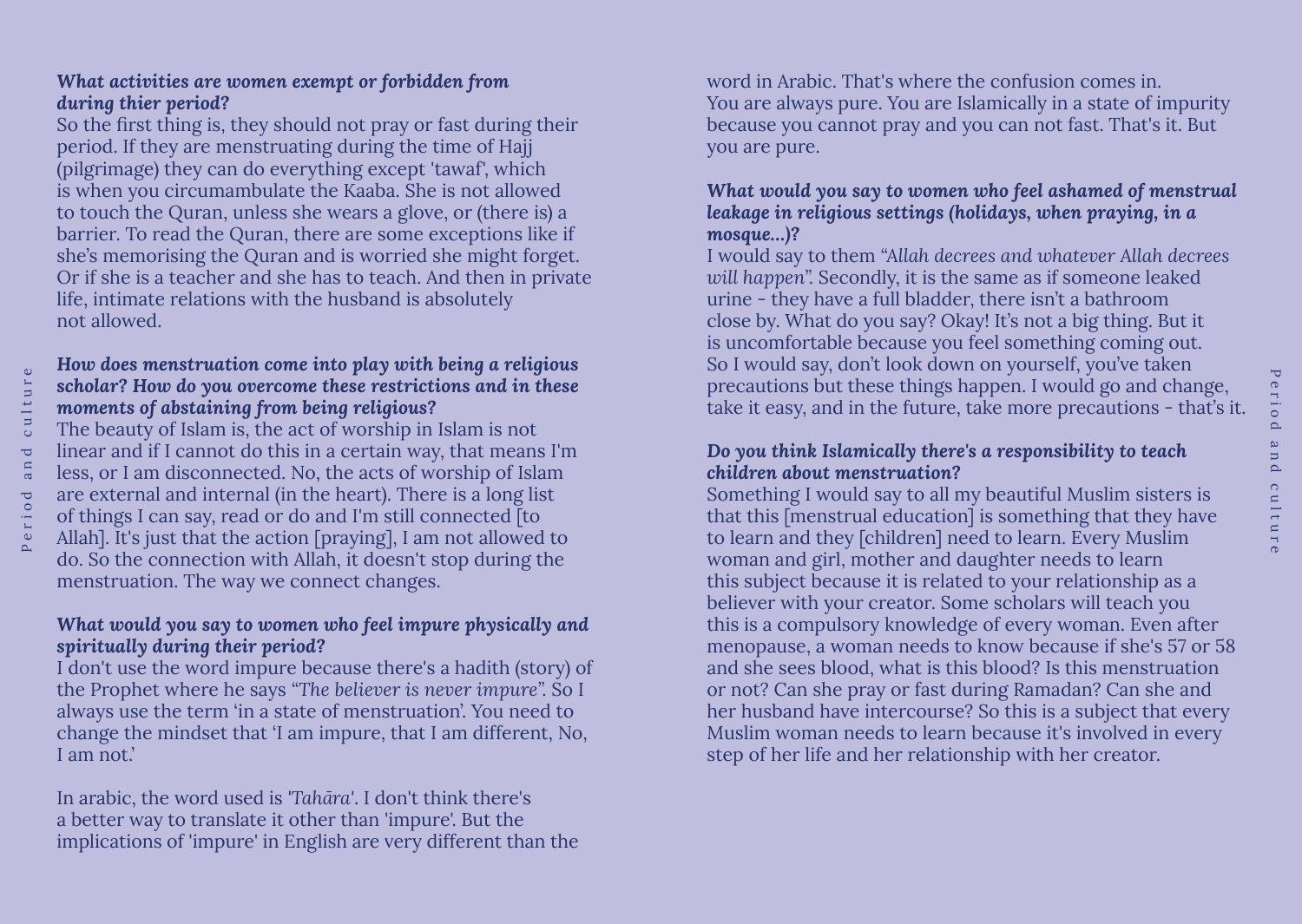# *Would you say the interpretations of menstruation within the Quran are positive or neutral?*

I'm speaking as a physician now – when a woman comes to me and says *"I have severe pain in my period, I can't go to work. I feel nauseous. I am emotional. To me, anything makes me cry. Anything makes me tense."* 

My answer is *"That's how it is. That's what Allah said it's like in the Quran!"* The way I look at it, anything written in the Quran, is something I need to learn about - you shouldn't hide it.

Secondly, Allah has written it in its exact way - menstruation is something that can bring discomfort and pain. It is very sympathetic to the woman. Allah is saying give her space this can be the time of the month where she is not her normal self. So it looks at it very positively, Alhumdullilah (Praise be to God).

*From a gynecologist's point of view, is menstruation clean?* From a gynecologist's point of view, what is menstruation? It is the lining of the uterus. Its blood and tissues. And then when the hormones change in the body and no pregnancy happens, the hormone decreases and lining of the uterus starts shedding. How can it be impure? It is just the lining of the uterus.

*We would like to thank Dr Haifaa Younis for taking the time to speak with us and providing the Islamic perspective within this important discussion.*



**Write down quotes that any of the religious leader or scholars said that you found meaningful:**

**What religious stories do you know that positively or neutrally explores the topic of menstruation?**

Period and culture  $\bigcirc$  $\sim$  $\circ$  $\overline{\mathbb{E}}$